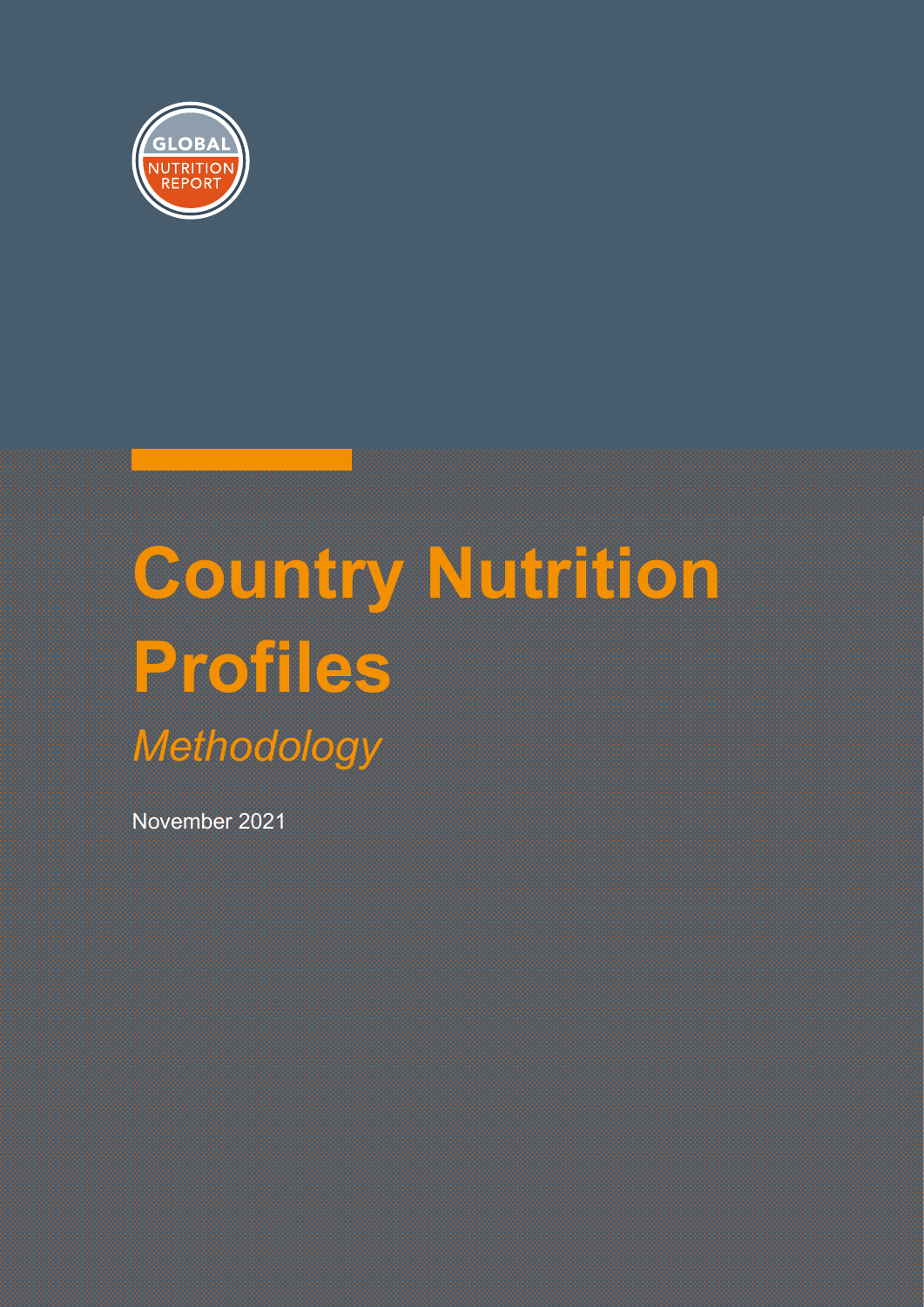# **Contents**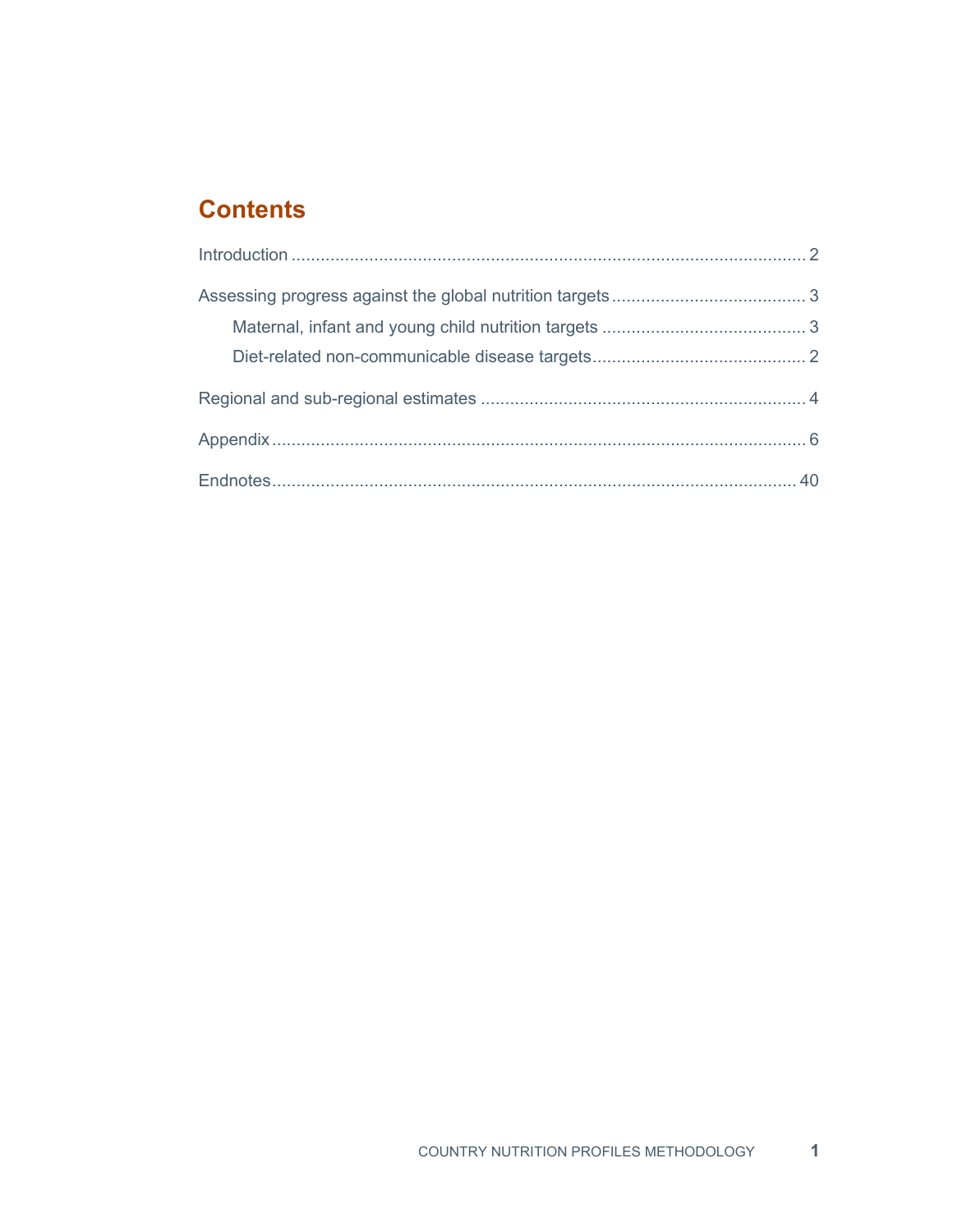# <span id="page-2-0"></span>**Introduction**

The Global Nutrition Report's Country Nutrition Profiles capture the state of nutrition and progress towards the global nutrition targets at the country, regional and global level. They bring together the latest data on child and adult diet and burden of malnutrition, as well as nutrition strategies and financing and social determinants of nutrition. They help key stakeholders inform and implement evidence-based nutrition policies by offering them in-depth insights into the status of malnutrition in countries around the globe and allowing them to make comparisons at the subregional, regional and global level.

Data for the Country Nutrition Profiles comes from both publicly available and private sources. These include Global Burden of Disease, the Institute for Health Metrics and Evaluation NCD Risk Factor Collaboration, United Nations Children's Fund (UNICEF) and the World Health Organisation (WHO). Where publicly available, there are links to the source data recorded in Table 1 of the Appendix. Where privately sourced, this is also noted in Table 1 of the Appendix.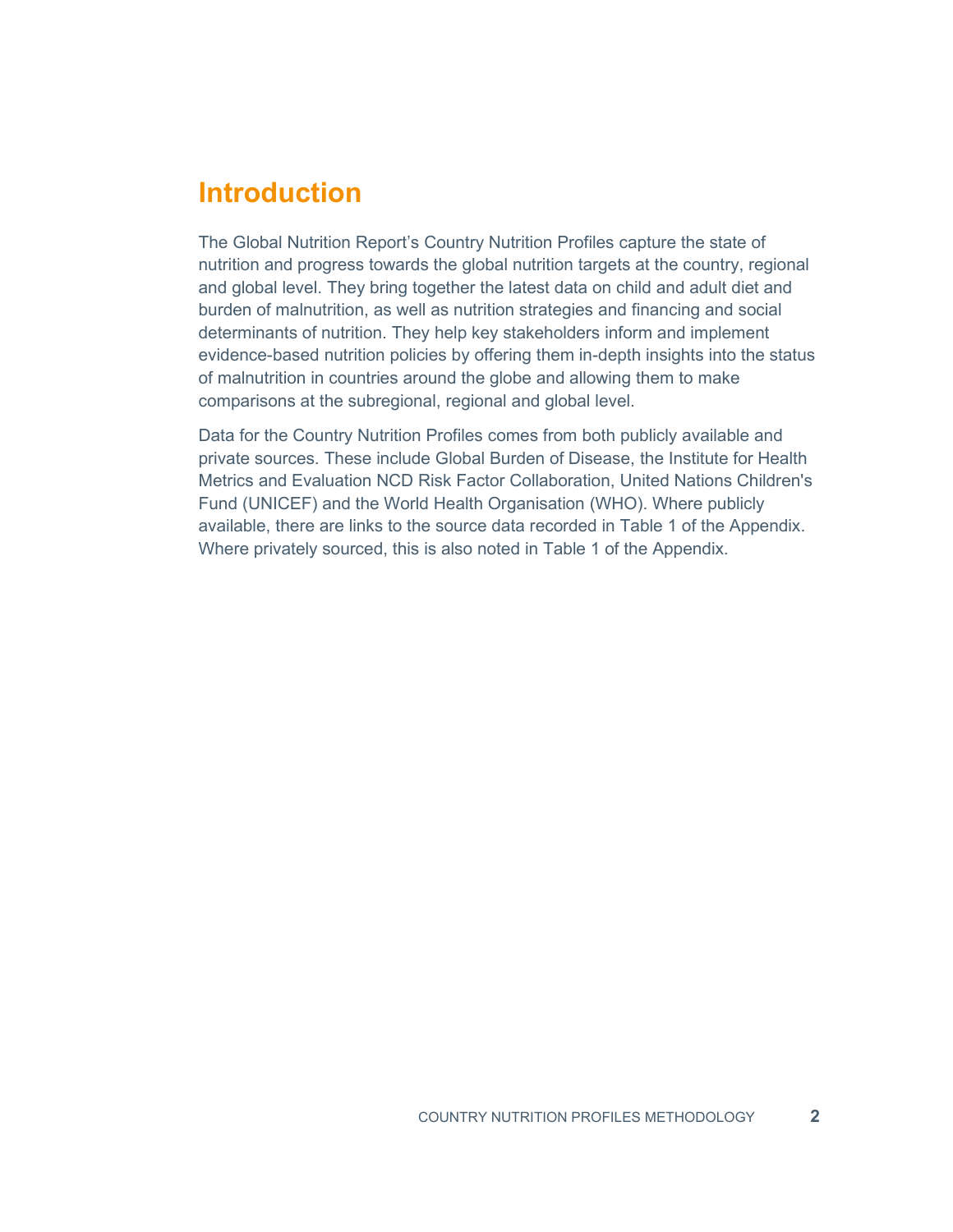# <span id="page-3-0"></span>**Assessing progress against the global nutrition targets**

The Country Nutrition Profiles track global, regional and country progress against the global nutrition targets using the latest data. The methodologies for tracking progress differ across targets. These are split into: 1) maternal, infant and young child nutrition (MIYCN) and 2) diet-related non-communicable disease (NCD) targets.

#### <span id="page-3-1"></span>**Maternal, infant and young child nutrition targets**

Prevalence estimates are used alongside information about rates of change to assess whether a country is 'on course' or 'off course' to meet each target on maternal, infant and young child nutrition. This is when the global target is applied at the national level, assuming the same relative reduction in all countries.<sup>[1](#page-44-1)</sup>

Anaemia modelled estimates are produced by WHO; $^2$  $^2$  estimates of low birth weight are produced by UNICEF and WHO;<sup>[3](#page-44-3)</sup> and estimates of exclusive breastfeeding are produced by UNICEF. [4](#page-44-4) National prevalence estimates on child malnutrition are reported in the annual Joint Child Malnutrition Estimates produced by UNICEF, WHO and the World Bank. [5](#page-44-5)

The rules to determine which countries are on or off course are established with extensive technical input from WHO and UNICEF. The Global Nutrition Report employs the monitoring rules and classification of progress towards achieving the six nutrition targets proposed by the WHO/UNICEF Technical Expert Advisory Group on Nutrition Monitoring (TEAM). The methodology and rules to track maternal, infant and young child nutrition targets were revised in 2017 by WHO and UNICEF to improve the quality of nutrition target monitoring. $^{\rm 6}$  $^{\rm 6}$  $^{\rm 6}$ 

A metric called the **average annual rate of reduction** (AARR) is used to describe and assess progress against each target. There are two types of AARR: the **required** AARR represents the value needed for a country to achieve the global target from the baseline year to 2025; the **current** AARR reflects a country's actual achievement based on the available data between the baseline year and the most recent year. The current prevalence, required AARR and current AARR are used to determine whether the country under assessment is on or off track for each indicator (Table 1).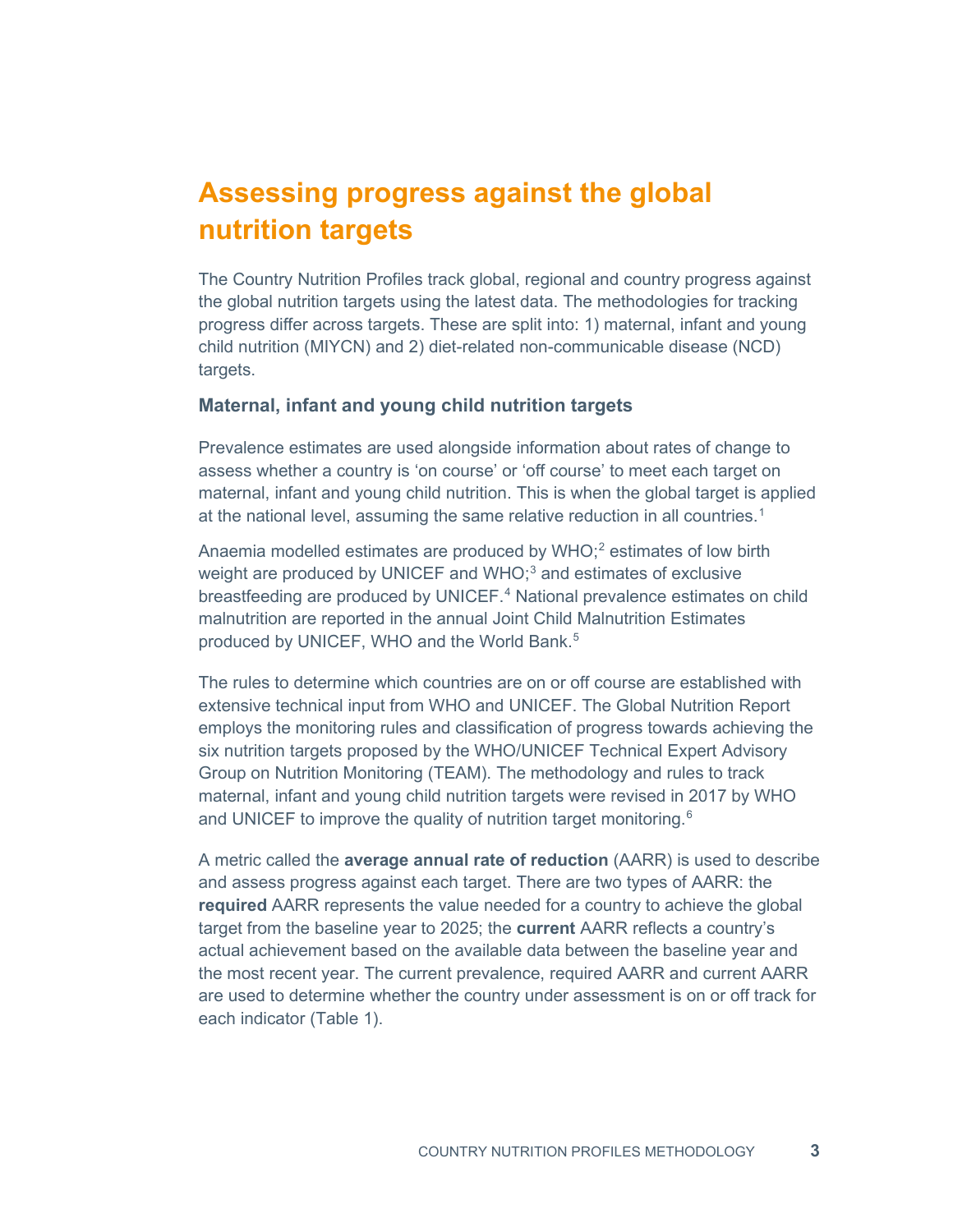In addition to those listed in Table A2, there are additional criteria for assessment and additional considerations.

- Stunting, wasting, overweight and exclusive breastfeeding: countries require at least two nationally representative survey data points since 2008 to assess recent progress, and one of these must have been since 2012 to reflect post-baseline status.
- If countries do not have any post-baseline status (2012) data, an assessment is reserved until estimates in the post-baseline period become available.
- Availability of nationally representative estimates approximately every three years aids effective progress-monitoring and supports reliable assessment.

#### **Table 1. Methodology for tracking country progress on nutrition targets**

| <b>INDICATOR</b>             | <b>ON TRACK</b>                                  | <b>OFF TRACK – SOME</b><br><b>PROGRESS</b>          | OFF TRACK - NO<br><b>PROGRESS OR</b><br><b>WORSENING</b> |
|------------------------------|--------------------------------------------------|-----------------------------------------------------|----------------------------------------------------------|
| <b>Stunting</b>              | $AARR \geq required$<br>AARR $*$ or level $<5\%$ | AARR < required<br>AARR <sup>*</sup> but $\geq 0.5$ | AARR < required<br>AARR $*$ and $< 0.5$                  |
| Anaemia                      | AARR $\geq 5.2**$ or level<br>$< 5\%$            | AARR <5.2 but $\geq 0.5$                            | AARR $< 0.5$                                             |
| Low birth weight             | AARR $\geq$ 74+ or level<br>$< 5\%$              | AARR <2.74 but $\geq$ 0.5                           | AARR $< 0.5$                                             |
| Not exclusively<br>breastfed | AARR $\geq$ 74++ or<br>level $<$ 30%             | AARR $<$ 2.74 but $\geq$ 0.8                        | AARR $< 0.8$                                             |
| Wasting                      | Level $<5\%$                                     | Level ≥5% but AARR ≥2.0                             | Level $\geq 5\%$ and<br>AARR $\leq$ 0                    |

#### **Table 1A.**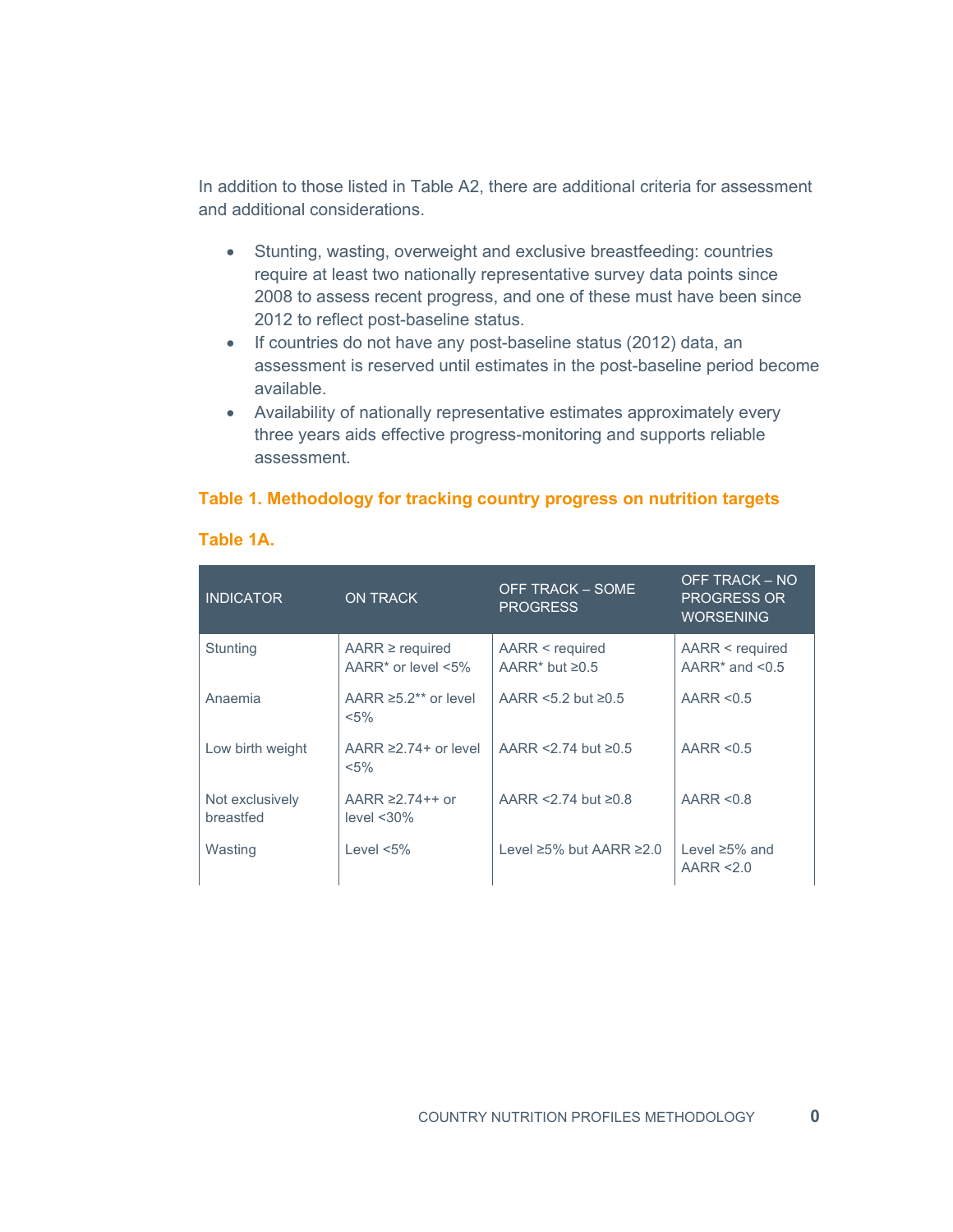#### **Table 1B.**

| <b>INDICATOR</b> | <b>ON TRACK</b> | <b>OFF TRACK</b> |
|------------------|-----------------|------------------|
| Overweight       | AARR $\ge$ -1.5 | $AARR < -1.5$    |

Source: WHO and UNICEF, 2017. Methodology for monitoring progress towards the global nutrition targets for 2025: Technical report. WHO/UNICEF Technical Expert Advisory Group on Nutrition Monitoring. Geneva: WHO, UNICEF: New York.

Notes: AARR = average annual rate of reduction.

\*Required AARR is based on the stunting prevalence change, corresponding to a 40% reduction in the number of stunted children between 2012 and 2025, considering the estimated population growth (based on UN Population Prospects). \*\*Required AARR is based on a 50% reduction in prevalence of anaemia in women of reproductive age between 2012 and 2025. +Required AARR is based on a 30% reduction in prevalence of low birth weight between 2012 and 2025. ++Required AARR is based on a 30% reduction in not exclusively breastfed rate between 2012 and 2025.

There are additional criteria for assessment and additional considerations which are not listed in Table 1. Countries require:

- at least two nationally representative survey data points since 2008, and one of these must have been since 2012 to reflect post-baseline status (to assess recent progress for stunting, not exclusive breastfeeding, wasting and overweight)
- post-baseline (2012) data (and if this is not available, assessment is reserved until estimates in the post-baseline period become available)
- available nationally representative estimates approximately every three years (because this aids effective progress-monitoring and supports reliable assessment).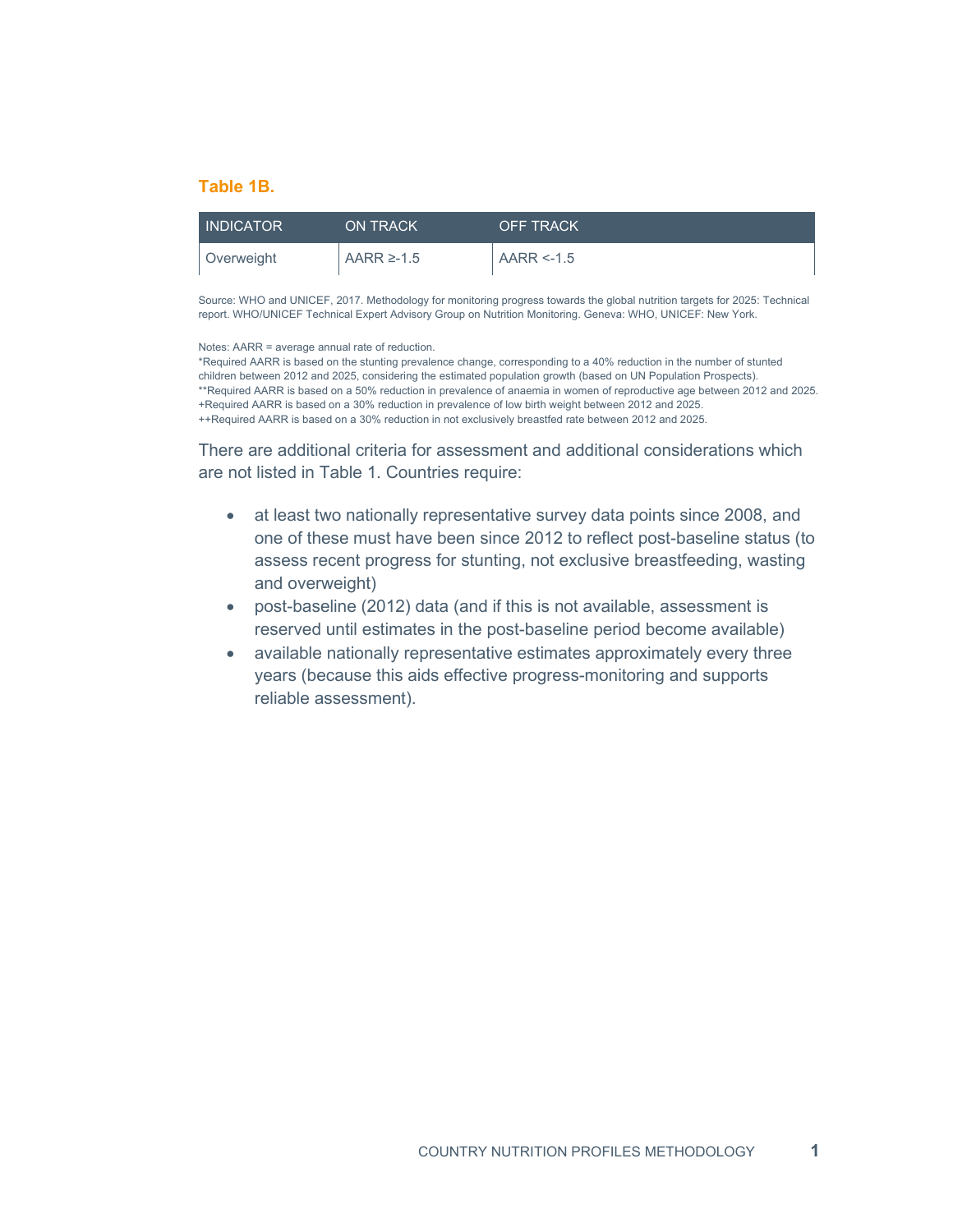# <span id="page-6-0"></span>**Diet-related non-communicable disease targets**

The WHO Global Monitoring Framework for the Prevention and Control of NCDs was adopted by the World Health Assembly in 2013 to effectively implement the NCD Global Action Plan and monitor progress in NCD prevention and control at the global level.

The framework includes nine voluntary targets tracked by 25 indicators of NCD outcomes and risk factors. The overarching goal is to reduce premature mortality due to NCDs by 25% by 2025. The 2016 Global Nutrition Report tracked target 7, 'halt the rise in diabetes and obesity'. The 2018 Global Nutrition Report tracked additional targets on reducing salt/sodium intake by 30% at the population level (target 4) and reducing the prevalence of high blood pressure/hypertension by 25% (target 6).

Country progress towards the targets on reducing salt/sodium, raised blood pressure, diabetes and obesity is derived from modelled estimates as follow:

# **Required AARR**

For raised blood pressure, the required AARR is calculated using the formula:  $100^*(1 - (0.75) \, \text{A}x)$ 

where x=1/(y-2010)

and y is the target year (2025). The value 0.75 corresponds to a 25% reduction in prevalence of raised blood pressure.

For diabetes, overweight and obesity, the required AARR is zero for any target year.

# **Actual AARR**

The actual AARR is calculated using estimates provided by NCD Risk Factor Collaboration, comprising the periods 2010–2016 for obesity and overweight, 2010–2015 for raised blood pressure, and 2010–2014 for diabetes.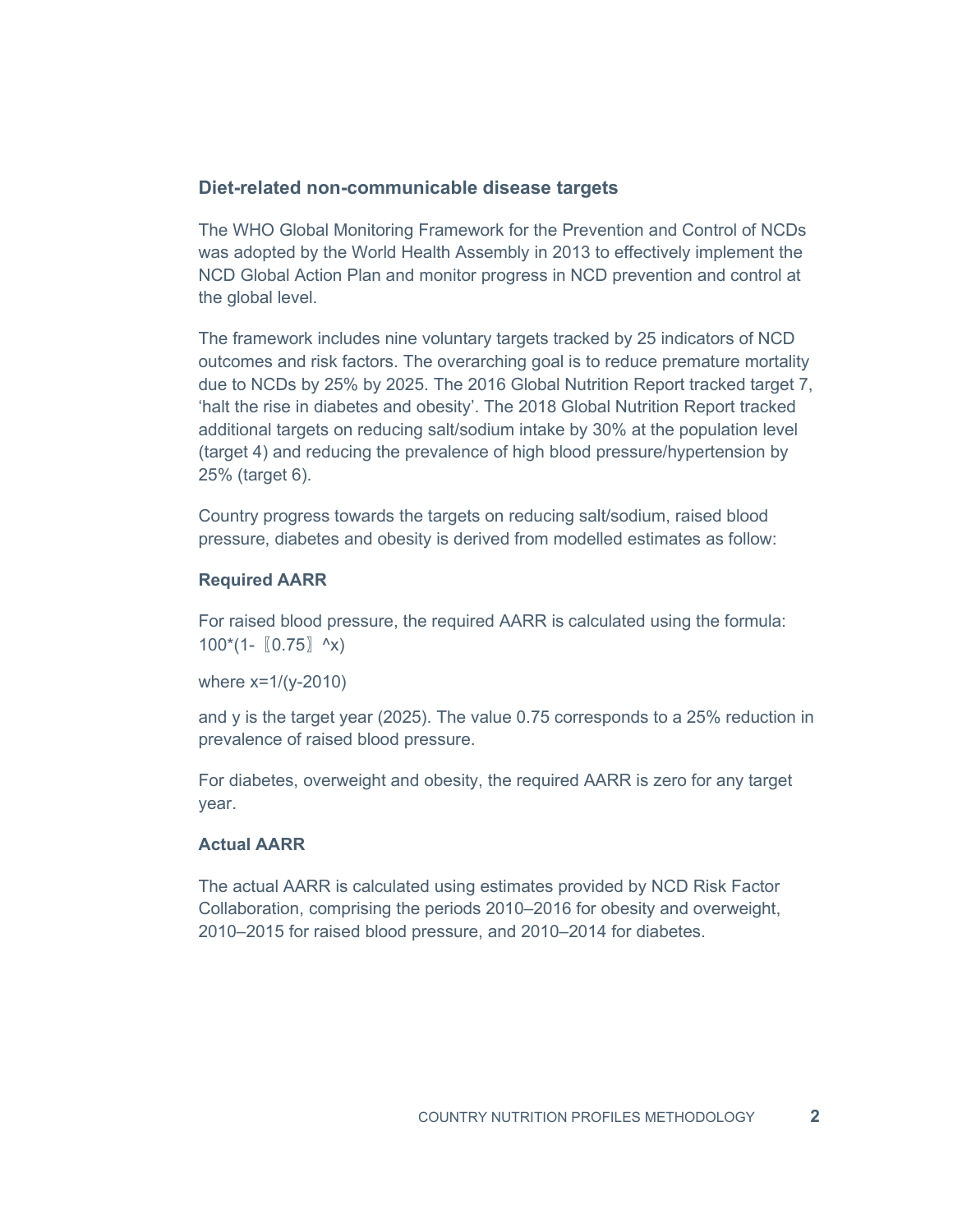The methodology is the same as that used for some of the MIYCN targets: a linear regression is fitted to the logarithm of the prevalences and the years, giving a formula:

y=α+βx

where x is the year, y is the logarithm of the prevalence, and  $\alpha$  is the y intercept. The actual AARR is then estimated as  $100 * (1-exp(\beta))$ 

Progress is characterised as 'on course' if the actual AARR is equal to or larger than the required AARR, and 'off course' if the actual AARR is smaller than the required AARR; 'some' progress is not assessed for NCD targets. Global progress is evaluated in the same manner, and the probability of the target being reached is specified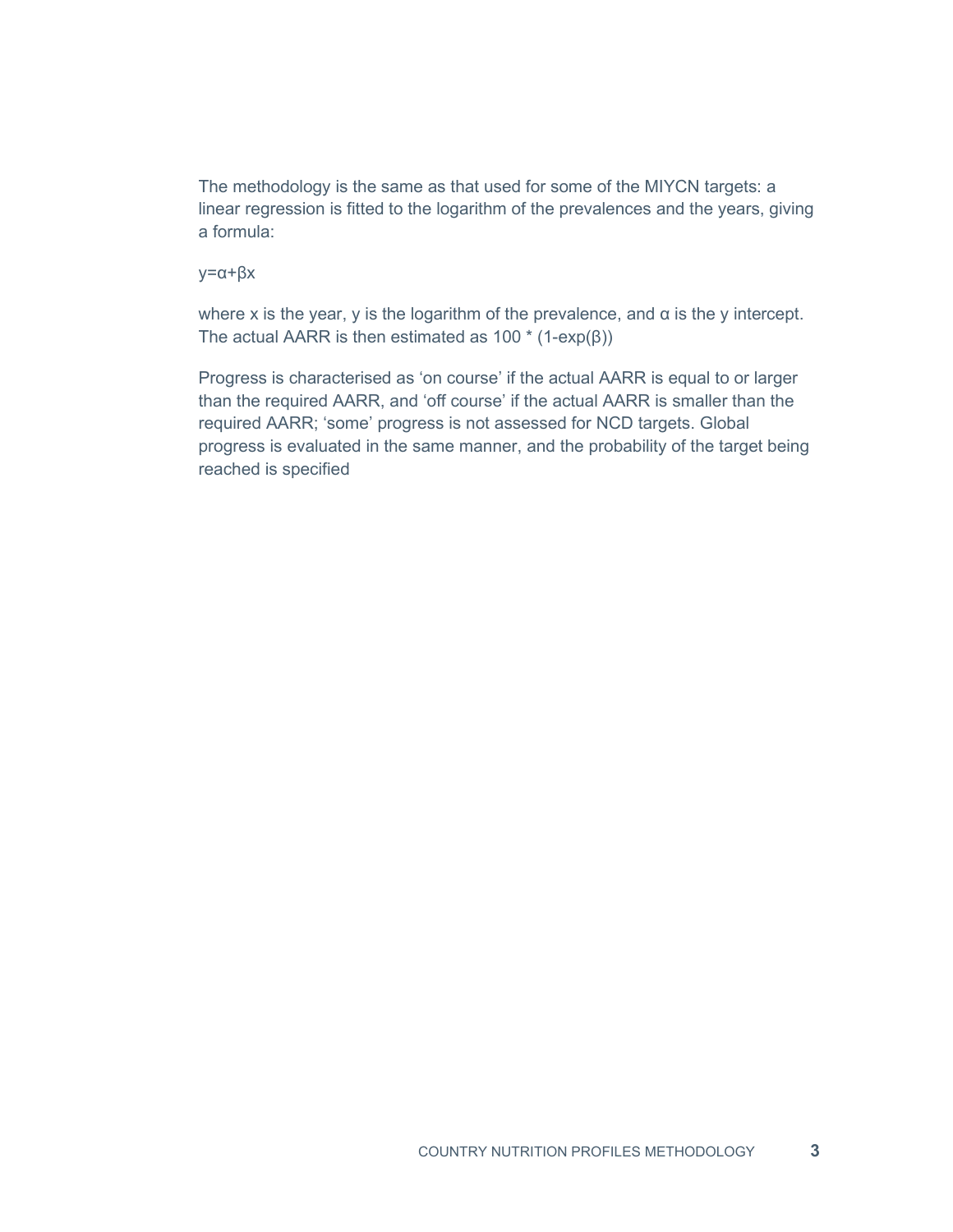# <span id="page-8-0"></span>**Regional and sub-regional estimates**

The process of deriving regional and sub-regional estimates from country-level data involves a method called **population-weighted means**. This method allows us to create a reasonable estimate for the region and sub-region without a precalculated figure.

Prevalence estimates for countries consist of a numerator (estimated number of a group of people to have a characteristic in a given country) and denominator (estimated number in that group of people in a given country*).* The numerators and denominators are considered separately and only aggregated in the final stages in order to provide reasonable regional and sub-regional estimates. For each country, the population-weighted means method sums the numerators and divides by the sum of the denominators (i.e. populations). This is illustrated in Table 2 with a mock example.

| <b>COUNTRY</b> | <b>OBESITY</b><br>PREVALENCE (%) [A] | POPULATION (M) [B] | <b>POPULATION-WEIGHTED</b><br>$[C] = [A] \times [B]$ |
|----------------|--------------------------------------|--------------------|------------------------------------------------------|
| $\times$       | 50                                   | 20                 | 1000                                                 |
| $\checkmark$   | 25                                   | 8                  | 200                                                  |
|                | 10                                   | 4                  | 40                                                   |
| <b>Total</b>   | 85                                   | 32                 | 1240                                                 |

#### **Table 2. Mock example of population-weighted means method**

In the mock example, the population weighted mean is **38.8% [1240/32]**, whereas the unweighted mean is **28.3% [85/3]**. It is intuitive that Country X would have a larger effect on the prevalence we calculate for a region consisting of countries X, Y and Z, since it contains more of the people being measured. Therefore, the population-weighted mean is more representative of the prevalence of obesity in the region than the unweighted mean. Notable examples where this is particularly important are South Asia, where India is a disproportionately large country, and East Asia, where China where is disproportionately large.

The populations used for this methodology are sourced from the [United Nations](https://population.un.org/wpp/Download/Standard/Population/)  [Department of Economic and Social Affairs, Population Division.](https://population.un.org/wpp/Download/Standard/Population/) The indicators are population-weighted by the population of the age bracket that corresponds to the indicator (i.e. ages 5–19 for adolescent indicators). To ensure reasonable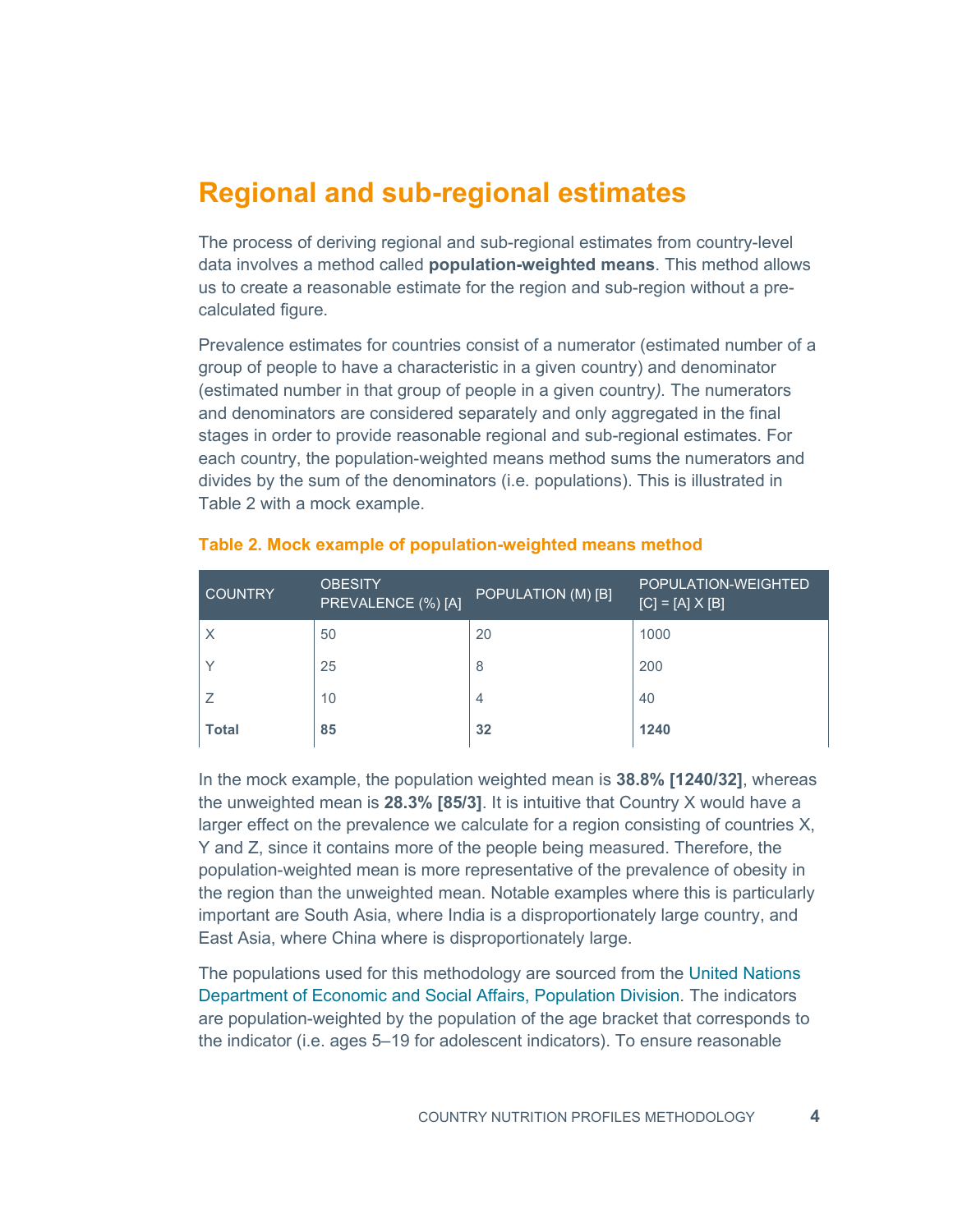estimates, we only produce these for indicators with full coverage at the country level (i.e. not where some countries do not have data). The indicators with regional and sub-regional estimates produced in this way are specified in Table A1 of the Appendix.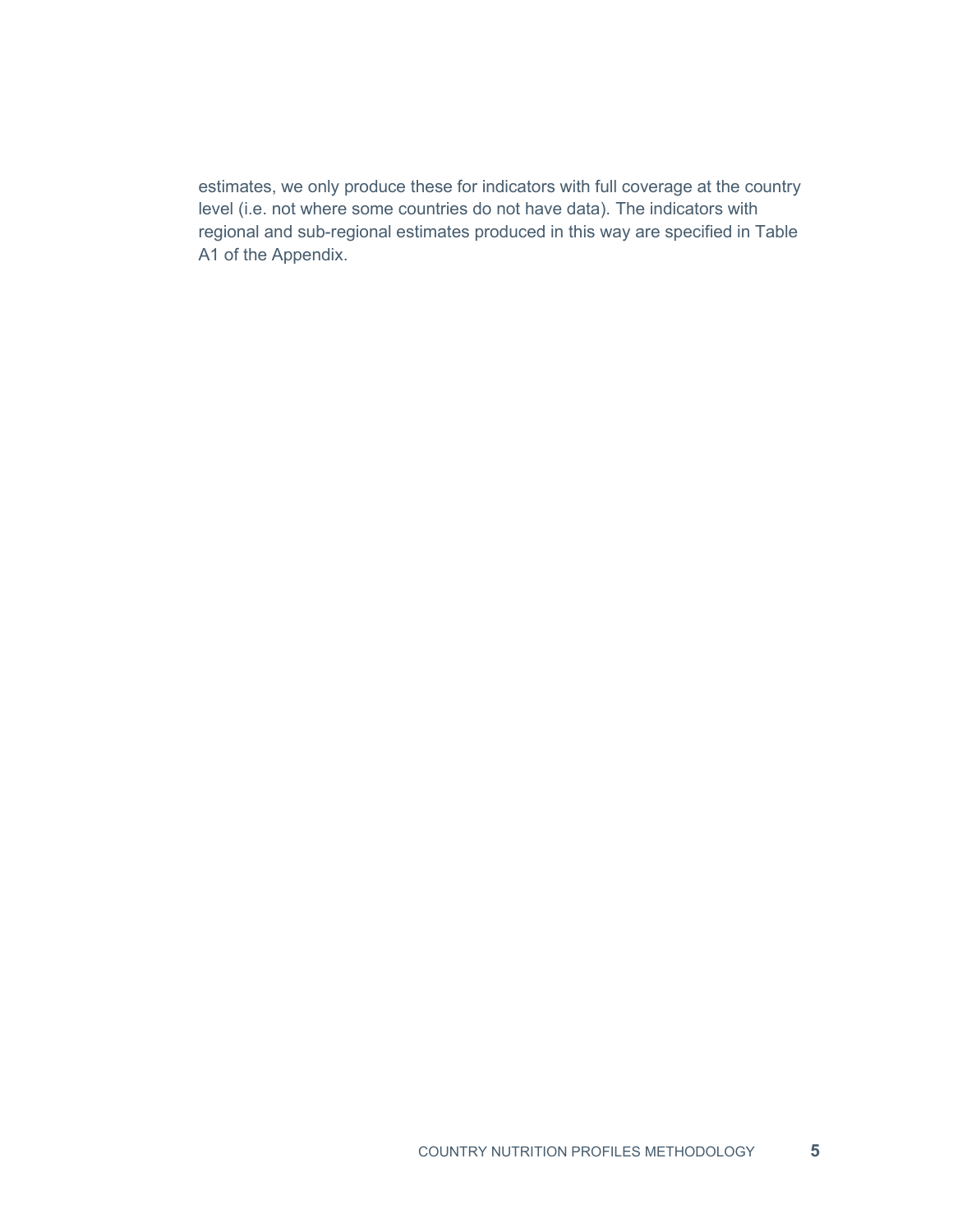# <span id="page-10-0"></span>**Appendix**

# **SECTION 1. The burden of malnutrition at a glance**

# **FIGURE 1.1. Progress towards the global nutrition targets**

#### *Section or indicator*

Progress against global nutrition targets

#### *Indicator definition*

Assessment of country progress against 10 of the global nutrition targets, using projected data and average annual rates of reduction (AARR)

#### *Data type*

Various – data types, methods and sources for assessing progress differ between the targets

#### *Source*

- World Health Organization (WHO). Global Health Observatory Data Repository/World Health Statistics. [https://www.who.int/data/gho/data/indicators.](https://www.who.int/data/gho/data/indicators) Accessed 2 September 2021.
- United Nations Children's Fund (UNICEF)/WHO. Low birthweight estimates. Published online June 2019. [https://data.unicef.org/topic/nutrition/low-birthweight.](https://data.unicef.org/topic/nutrition/low-birthweight) Accessed 24 August 2021.
- UNICEF. Global databases: Infant and young child feeding. Published online September 2021. [http://data.unicef.org/nutrition/iycf.](http://data.unicef.org/nutrition/iycf) Accessed 1 October 2021.
- UNICEF/WHO/World Bank. Joint child malnutrition estimates expanded database: Stunting, wasting and overweight. [https://data.unicef.org/resources/dataset/malnutrition-data.](https://data.unicef.org/resources/dataset/malnutrition-data) Accessed 31 August 2021.
- NCD Risk Factor Collaboration. Values for 2000 to 2016 are published online. [http://ncdrisc.org/data-downloads.html.](http://ncdrisc.org/data-downloads.html) Accessed 24 August 2021. Projected values for 2019 were provided directly to the Global Nutrition Report by NCD Risk Factor Collaboration.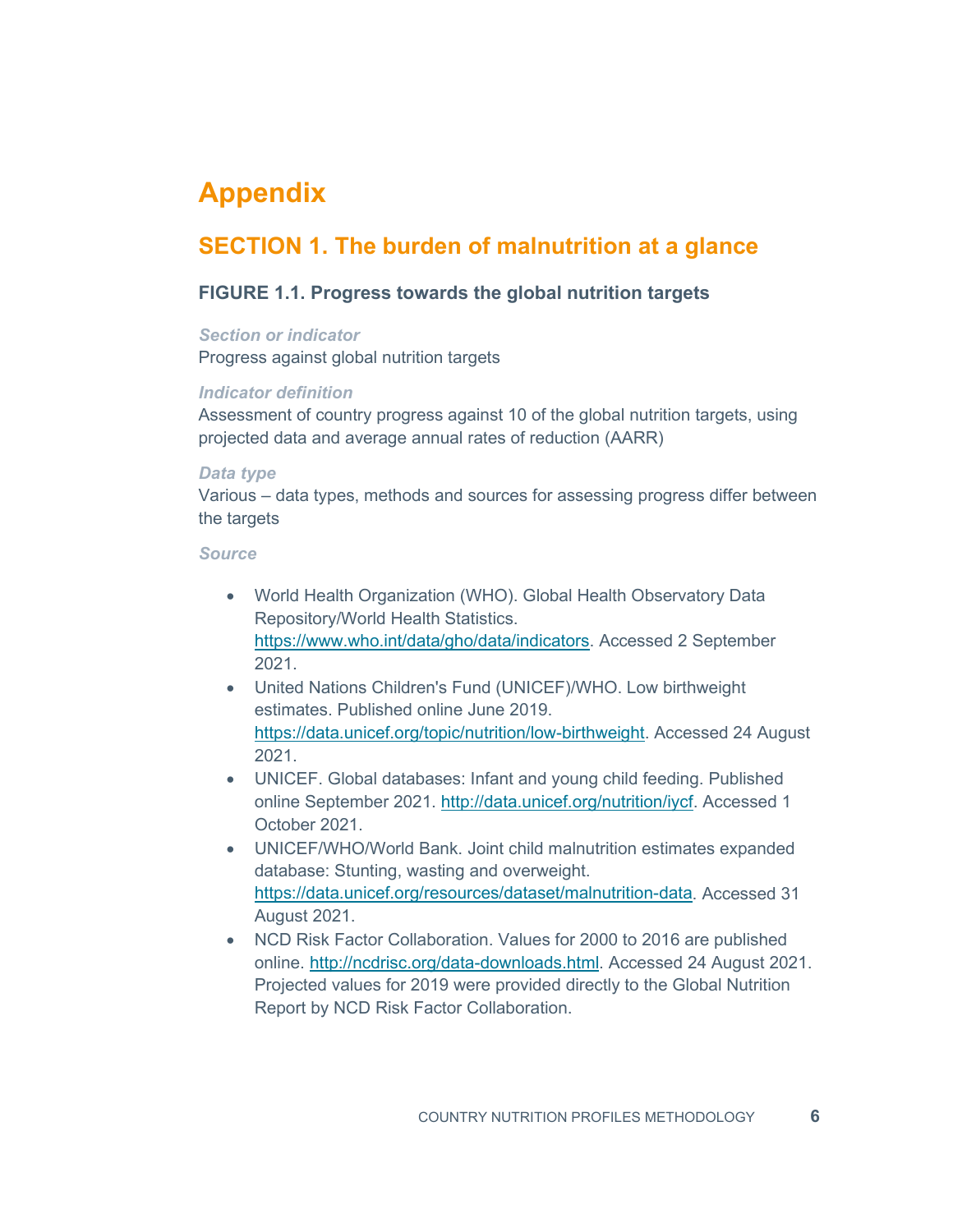• Tufts University. Global Dietary Database. Published online 2019. [https://www.globaldietarydatabase.org/data-download.](https://www.globaldietarydatabase.org/data-download) Accessed 6 September 2021.

# *Additional information*

Data is unavailable for many countries across the targets Where adequate data exists, country progress is expressed as 'on course', 'some progress' or 'no progress or worsening' for maternal, infant and young child nutrition targets; and 'on course' or 'off course' for nutrition-related non-communicable disease (NCD) targets. Regional progress is expressed as the total number of constituent countries that are 'on course'.

# **SECTION 2. Diet**

## **SUBSECTION 2.1. Infant and young child feeding**

# **FIGURE 2.1.1 Prevalence of infant and young child feeding indicators**

# *Section or indicator*

Early initiation of breastfeeding

#### *Indicator definition*

Proportion of children born in the last 24 months who were put to the breast within one hour of birth.

#### *Data type*

Multiple Indicator Cluster Surveys (MICS), Demographic and Health Surveys (DHS) and other nationally representative surveys

#### *Source*

UNICEF. Infant and young child feeding. Published online September 2021. [http://data.unicef.org/nutrition/iycf.](http://data.unicef.org/nutrition/iycf) Accessed 1 October 2021.

#### *Section or indicator*

Exclusive breastfeeding

#### *Indicator definition*

Proportion of children born in the last 24 months who were put to the breast within one hour of birth.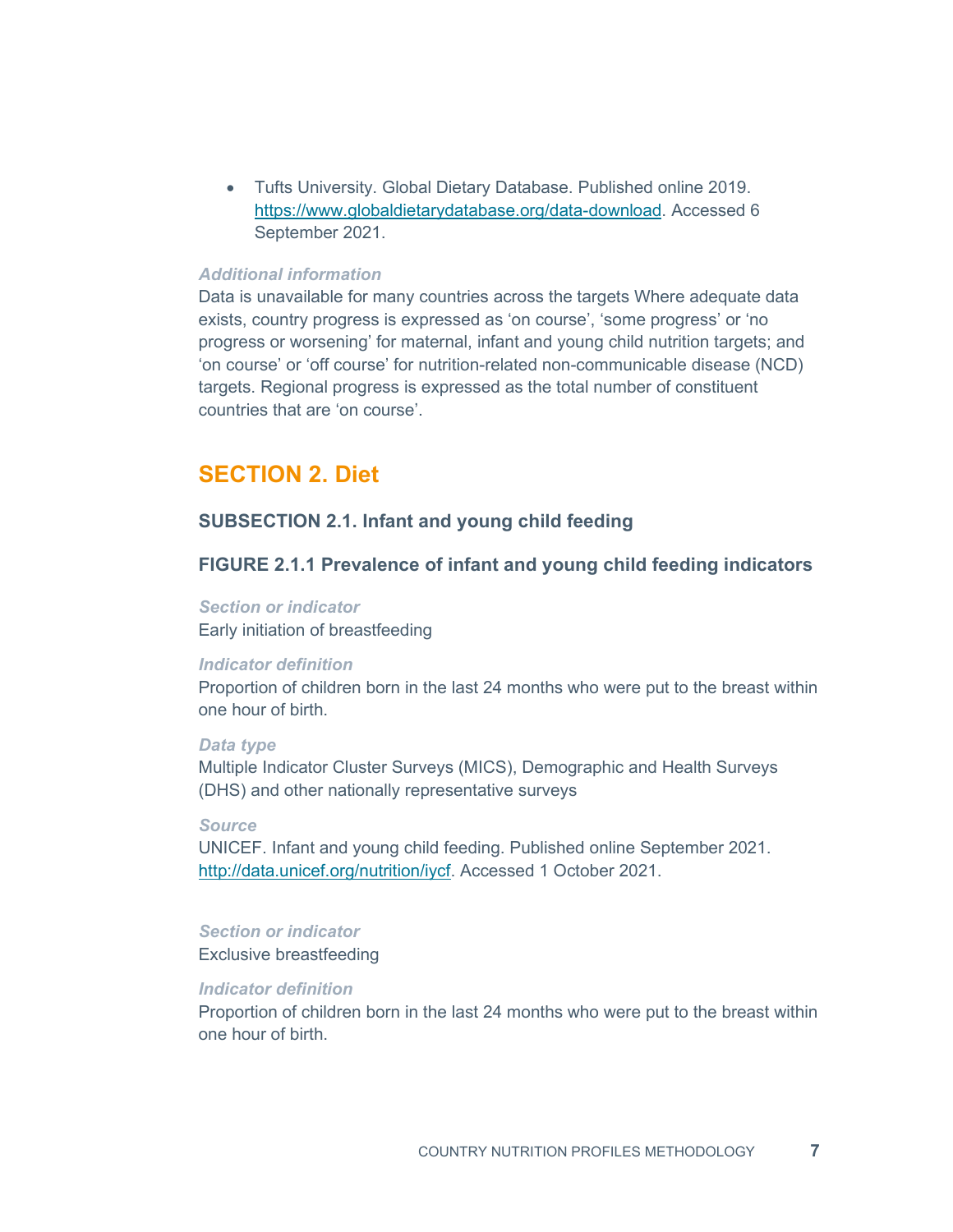# *Data type*

MICS, DHS and other nationally representative surveys

*Source*

UNICEF. Infant and young child feeding. Published online September 2021. [http://data.unicef.org/nutrition/iycf.](http://data.unicef.org/nutrition/iycf) Accessed 1 October 2021.

#### *Section or indicator*

Introduction of solid, semi-solid or soft foods

#### *Indicator definition*

Percentage of infants aged 6–8 months who received solid, semi-solid or soft foods during the previous day.

*Data type* MICS, DHS and other nationally representative surveys

#### *Source*

UNICEF. Infant and young child feeding. Published online September 2021. [http://data.unicef.org/nutrition/iycf.](http://data.unicef.org/nutrition/iycf) Accessed 1 October 2021.

#### *Section or indicator*

Continued breastfeeding at 1 year

#### *Indicator definition*

Proportion of children aged 12–15 months who received breast milk during the previous day.

*Data type* MICS, DHS and other nationally representative surveys

#### *Source*

UNICEF. Infant and young child feeding. Published online July 2021. [http://data.unicef.org/nutrition/iycf.](http://data.unicef.org/nutrition/iycf) Accessed 24 August 2021.

# *Section or indicator*

Continued breastfeeding at 2 years

# *Indicator definition*

Proportion of children aged 20–23 months who received breast milk during the previous day.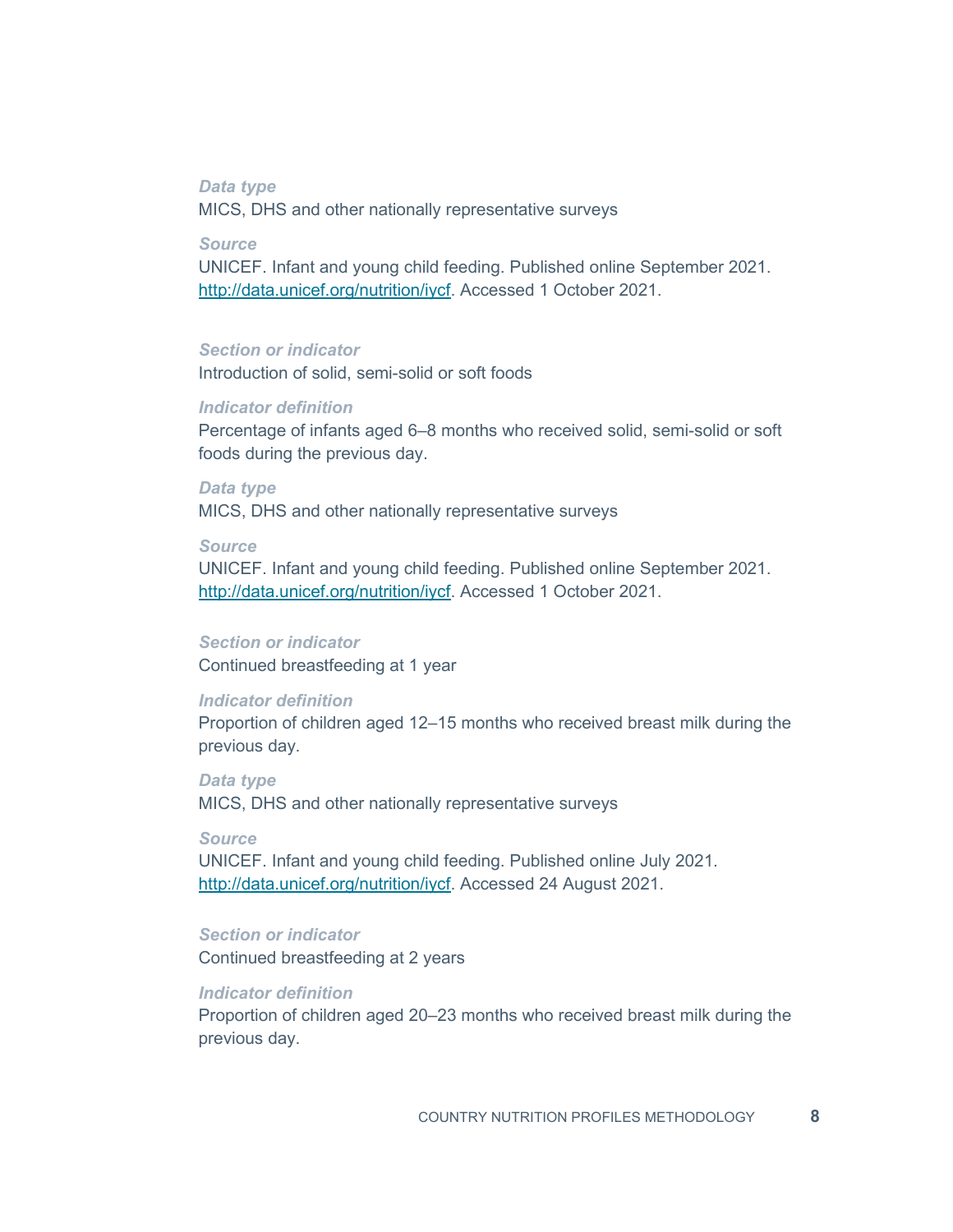#### *Data type*

MICS, DHS and other nationally representative surveys

*Source*

UNICEF. Infant and young child feeding. Published online July 2021. [http://data.unicef.org/nutrition/iycf.](http://data.unicef.org/nutrition/iycf) Accessed 24 August 2021.

#### *Section or indicator*

Minimum dietary diversity

#### *Indicator definition*

Proportion of children aged 6–23 months who received foods from five or more food groups during the previous day.

#### *Data type*

MICS, DHS and other nationally representative surveys

#### *Source*

UNICEF. Infant and young child feeding. Published online September 2021. [http://data.unicef.org/nutrition/iycf.](http://data.unicef.org/nutrition/iycf) Accessed 1 October 2021.

#### *Section or indicator* Minimum meal frequency

#### *Indicator definition*

Proportion of children aged 6–23 months who received solid, semi-solid, soft foods, or (for breastfed children) milk feeds, the minimum number of times or more during the previous day.

#### *Data type*

MICS, DHS and other nationally representative surveys

#### *Source*

UNICEF. Infant and young child feeding. Published September 2021. [http://data.unicef.org/nutrition/iycf.](http://data.unicef.org/nutrition/iycf) Accessed 1 October 2021.

#### *Section or indicator*

Minimum acceptable diet

#### *Indicator definition*

Composite indicator: Proportion of breastfed children aged 6–23 months who had at least the minimum dietary diversity and the minimum meal frequency during the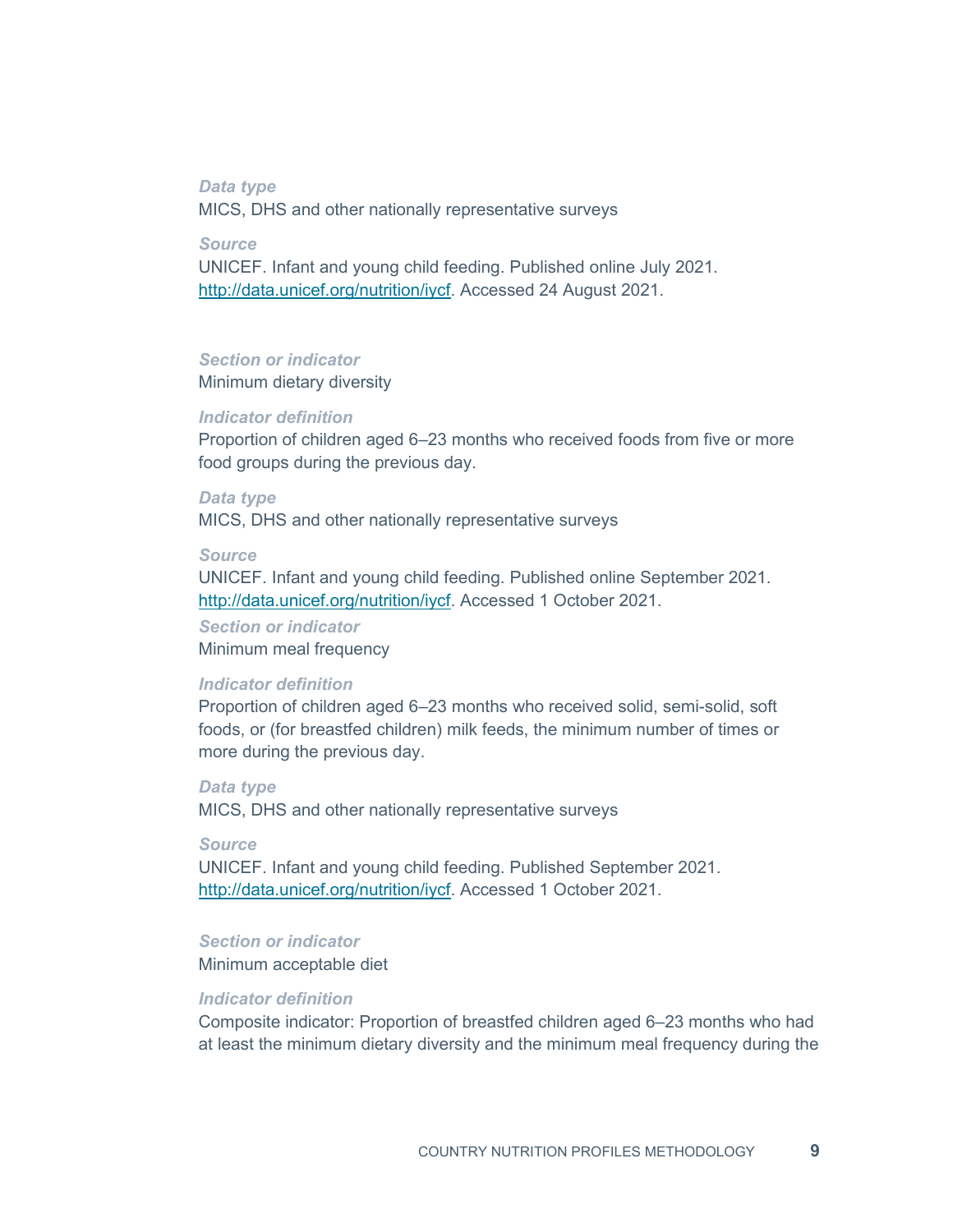previous day, and the proportion of non-breastfed children aged 6–23 months who received at least two milk feedings and had at least the minimum dietary diversity, not including milk feeds, and the minimum meal frequency during the previous day.

#### *Data type*

MICS, DHS and other nationally representative surveys

#### *Source*

UNICEF. Infant and young child feeding. Published September 2021. [http://data.unicef.org/nutrition/iycf.](http://data.unicef.org/nutrition/iycf) Accessed 1 October 2021.

#### **SUBSECTION 2.2. Dietary intakes**

# **FIGURE 2.2.1 Dietary intakes of key foods and nutrients in adults aged 25 and over**

#### *Section or indicator*

Fruit*;* Vegetables; Nuts; Legumes; Whole grains; Fish; Dairy; Red meat

#### *Indicator definition*

Intake of select foods and nutrients by adults aged 25 and older, compared against the recommended intake from the EAT–Lancet Commission on healthy diets from sustainable food systems.

*Data type* Modelled estimates

#### *Source*

Tufts University. Global Dietary Database. Published online 2019. [https://www.globaldietarydatabase.org/data-download.](https://www.globaldietarydatabase.org/data-download) Accessed 6 September 2021.

# *Additional information*

The dietary factors have been selected as those diet components that have a statistically significant relationship with at least one disease endpoint that can be generalisable to all populations. Recommended intake targets were determined by the EAT-Lancet Commission on healthy diets from sustainable food systems. This includes minimum recommended intakes of health promoting foods (fruits, vegetables, legumes, nuts and wholegrains) and maximum recommended intakes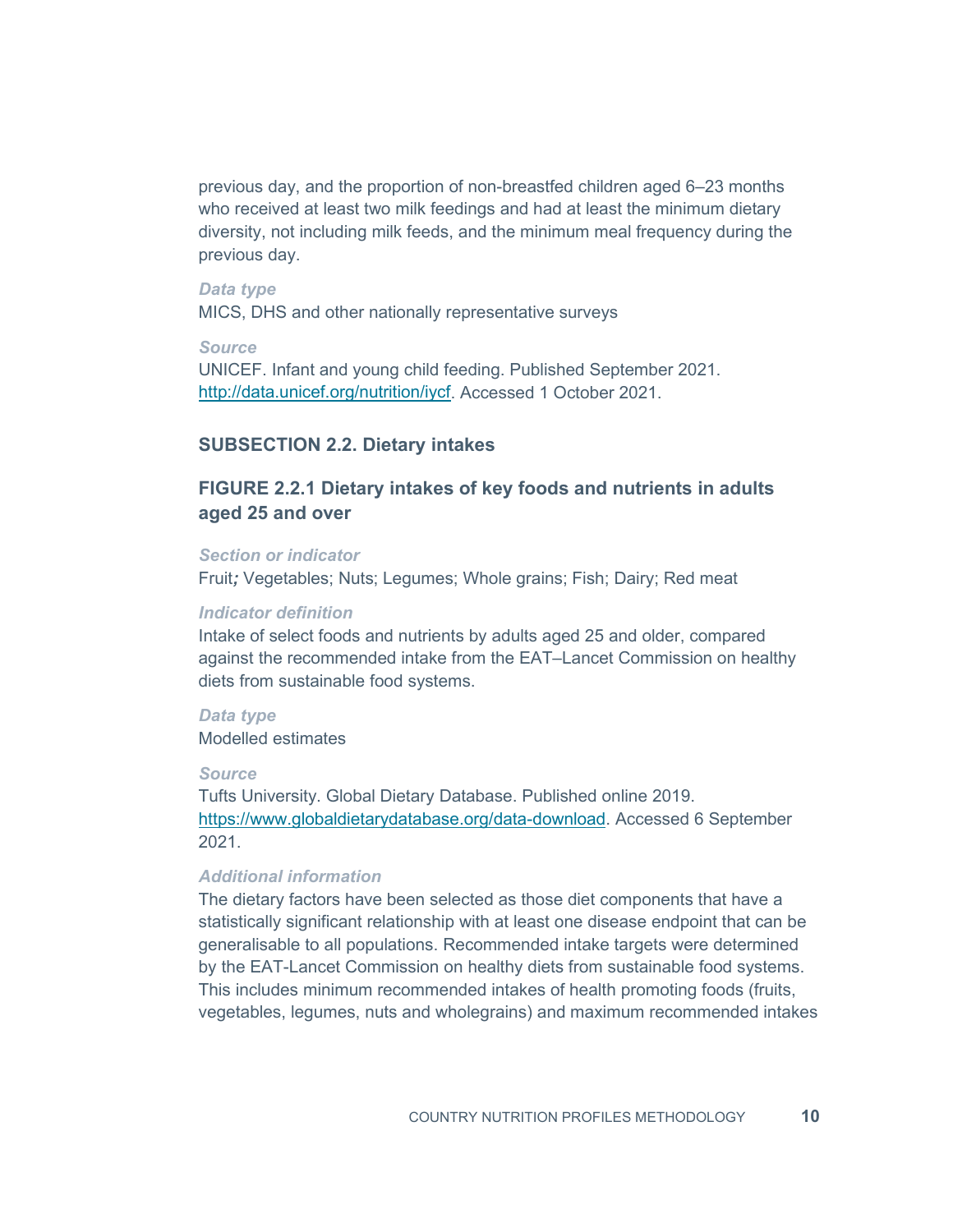of foods with detrimental health and/or environmental impacts (red meat, dairy, and fish).

# **SECTION 3. Burden of malnutrition**

# **SUBSECTION 3.1. Infant and young child nutrition status**

# **FIGURE 3.1.1 Prevalence of stunting, wasting and overweight in children under 5 years of age**

*Section or indicator*

**Stunting** 

#### *Indicator definition*

Percentage of children aged 0–59 months who are more than two standard deviations below median height for age of the WHO Child Growth Standards.

*Data type* Population surveys

#### *Source*

UNICEF/WHO/World Bank. Joint child malnutrition estimates expanded database: Stunting, wasting and overweight.

[https://data.unicef.org/resources/dataset/malnutrition-data.](https://data.unicef.org/resources/dataset/malnutrition-data) Accessed 31 August 2021.

*Section or indicator* **Wasting** 

#### *Indicator definition*

Percentage of children aged 0–59 months who are more than two (moderate and severe) standard deviations below median weight for height of the WHO Child Growth Standards.

*Data type* Population surveys

#### *Source*

UNICEF/WHO/World Bank. Joint child malnutrition estimates expanded database: Stunting, wasting and overweight.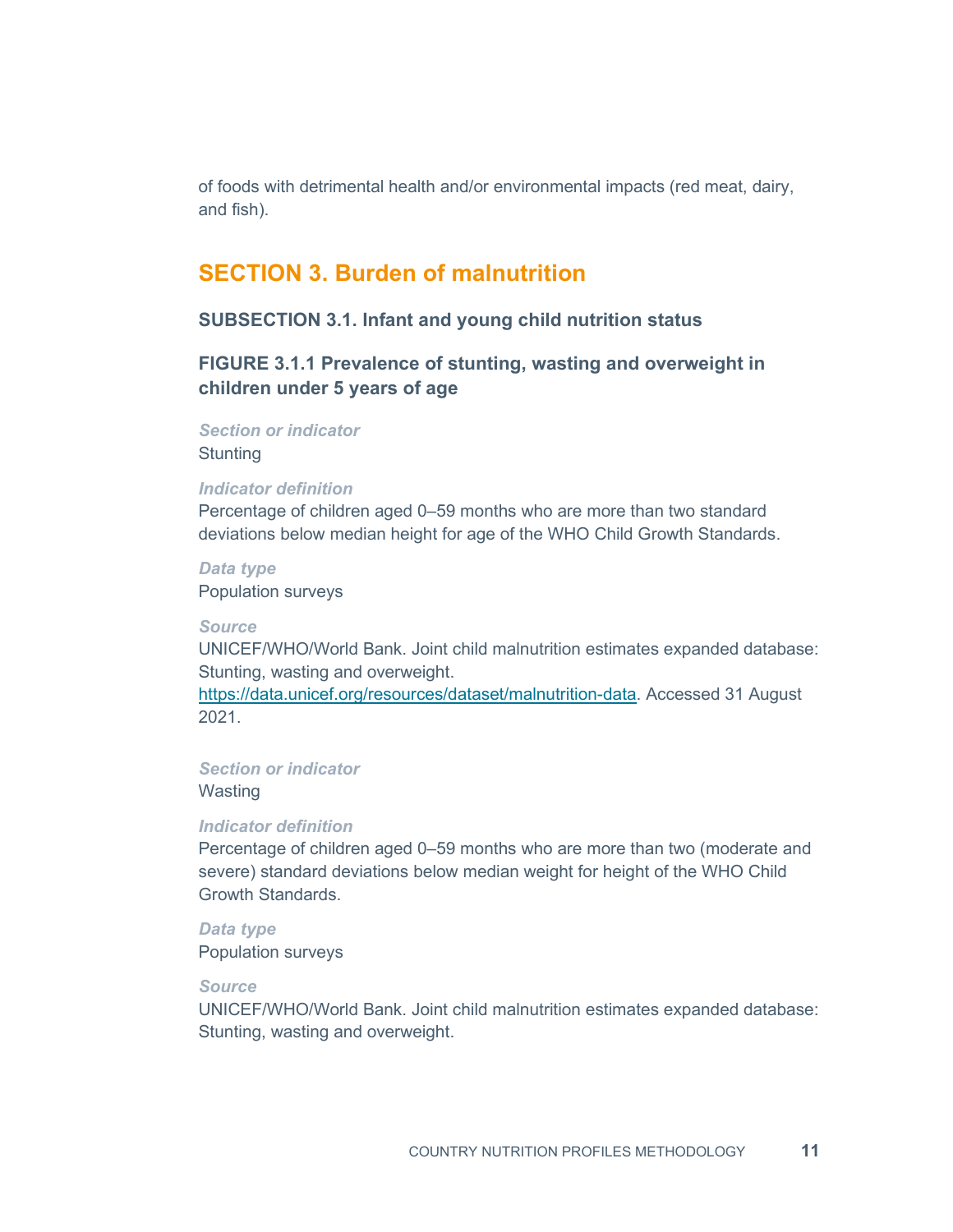[https://data.unicef.org/resources/dataset/malnutrition-data.](https://data.unicef.org/resources/dataset/malnutrition-data) Accessed 31 August 2021.

# *Section or indicator*

**Overweight** 

#### *Indicator definition*

Percentage of children under 5 years who are more than two standard deviations above the median weight-for-height of the WHO Child Growth Standards.

# *Data type*

Population surveys

#### *Source*

UNICEF/WHO/World Bank. Joint child malnutrition estimates expanded database: Stunting, wasting and overweight.

[https://data.unicef.org/resources/dataset/malnutrition-data.](https://data.unicef.org/resources/dataset/malnutrition-data) Accessed 31 August 2021.

# **FIGURE 3.1.2 Prevalence of coexisting stunting, wasting and overweight in children under 5 years of age**

#### *Section or indicator*

Coexistence of wasting, stunting and overweight

#### *Indicator definition*

Coexistence of wasting, stunting and overweight among children under 5 years of age

*Data type* Population surveys

#### *Source*

UNICEF. Global databases: Overlapping stunting, wasting and overweight. [https://data.unicef.org/topic/nutrition/malnutrition.](https://data.unicef.org/topic/nutrition/malnutrition/) Accessed 24 August 2021.

# **FIGURE 3.1.3 Prevalence of infants with low birth weight**

*Section or indicator* Low birth weight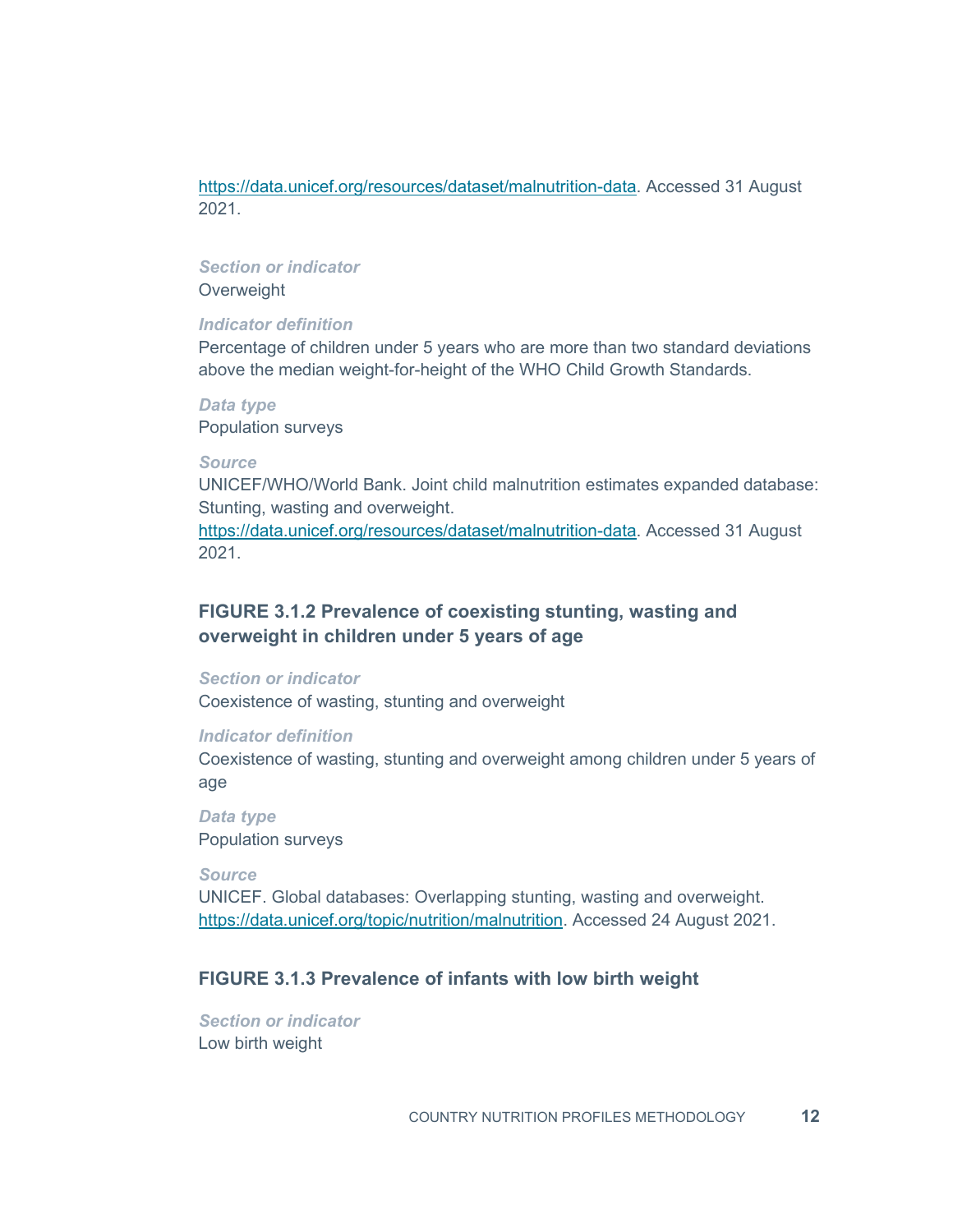#### *Indicator definition*

Infants born weighing less than 2,500 grams (5.51 pounds)

*Data type* Modelled estimates

*Source* UNICEF/WHO. Low birthweight estimates. [https://data.unicef.org/topic/nutrition/low-birthweight.](https://data.unicef.org/topic/nutrition/low-birthweight) Accessed 24 August 2021.

# **SUBSECTION 3.2. Child and adolescent nutrition status**

# **FIGURE 3.2.1 Prevalence of thinness, overweight and obesity in children and adolescents aged 5-19 years**

#### *Section or indicator*

Child and adolescent thinness

## *Indicator definition*

Percentage of children and adolescents aged 5–19 years who are more than two standard deviations below the median BMI-for-age of the WHO growth reference for school-aged children and adolescents.

#### *Data type*

Modelled estimates and projected estimates

#### *Source*

NCD Risk Factor Collaboration. Values for 2000 to 2016 are published online. [http://ncdrisc.org/data-downloads.html.](http://ncdrisc.org/data-downloads.html) Accessed 24 August 2021. Projected values for 2019 were provided directly to the Global Nutrition Report by NCD Risk Factor Collaboration.

#### *Additional information*

Regional data is based on the population-weighted means of all constituent countries with available data.

# *Section or indicator*

Child and adolescent overweight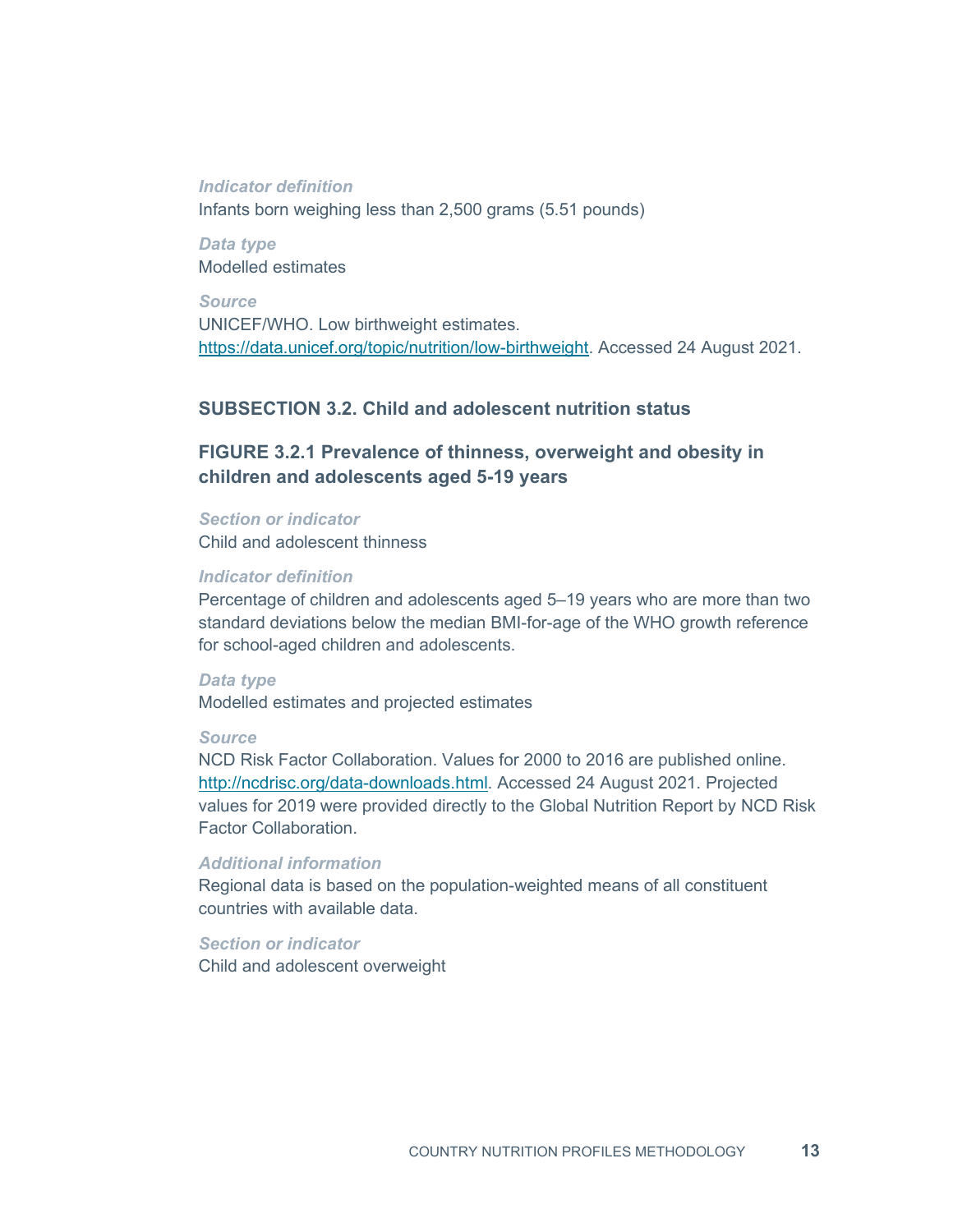#### *Indicator definition*

Percentage of children and adolescents aged 5–19 years who are more than one standard deviation above the median BMI-for-age of the WHO growth reference for school-aged children and adolescents.

#### *Data type*

Modelled estimates and projected estimates

#### *Source*

NCD Risk Factor Collaboration. Values for 2000 to 2016 are published online. [http://ncdrisc.org/data-downloads.html.](http://ncdrisc.org/data-downloads.html) Accessed 24 August 2021. Projected values for 2019 were provided directly to the Global Nutrition Report by NCD Risk Factor Collaboration.

#### *Additional information*

Regional data is based on the population-weighted means of all constituent countries with available data.

#### *Section or indicator*

Child and adolescent obesity

#### *Indicator definition*

Percentage of children and adolescents aged 5–19 years who are more than two standard deviations above the median BMI-for-age of the WHO growth reference for school-aged children and adolescents.

#### *Data type*

Modelled estimates and projected estimates

#### *Source*

NCD Risk Factor Collaboration. Values for 2000 to 2016 are published online. [http://ncdrisc.org/data-downloads.html.](http://ncdrisc.org/data-downloads.html) Accessed 24 August 2021. Projected values for 2019 were provided directly to the Global Nutrition Report by NCD Risk Factor Collaboration.

#### *Additional information*

Regional data is based on the population-weighted means of all constituent countries with available data.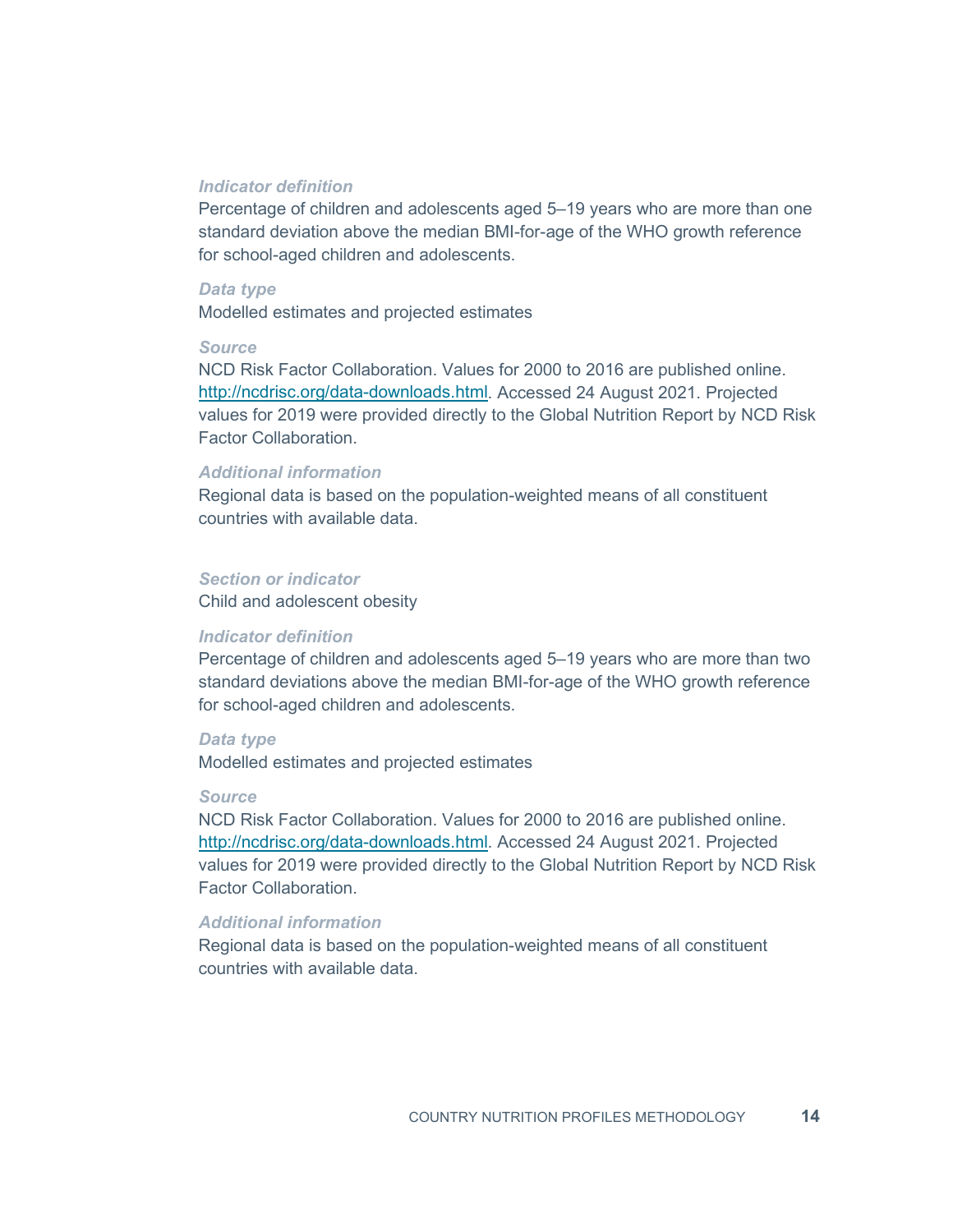# **SUBSECTION 3.3. Adult nutrition status and disease**

# **FIGURE 3.3.1 Prevalence of underweight, overweight and obesity in adults aged 18 years and over**

#### *Section or indicator*

Adult underweight

#### *Indicator definition*

Percentage of adults aged 18 years and older with a BMI lower than  $18.5 \text{ kg/m}^2$ 

*Data type* Modelled estimates and projected estimates

#### *Source*

NCD Risk Factor Collaboration. Values for 2000 to 2016 are published online. [http://ncdrisc.org/data-downloads.html.](http://ncdrisc.org/data-downloads.html) Accessed 24 August 2021. Projected values for 2019 were provided directly to the Global Nutrition Report by NCD Risk Factor Collaboration.

#### *Additional information*

Regional data is based on the population-weighted means of all constituent countries with available data.

# *Section or indicator*

Adult overweight

#### *Indicator definition*

Percentage of adults aged 18 years and older with a BMI of 25 kg/ $m<sup>2</sup>$  or higher

# *Data type* Modelled estimates

#### *Source*

NCD Risk Factor Collaboration. Values for 2000 to 2016 are published online. [http://ncdrisc.org/data-downloads.html.](http://ncdrisc.org/data-downloads.html) Accessed 24 August 2021. Projected values for 2019 were provided directly to the Global Nutrition Report by NCD Risk Factor Collaboration.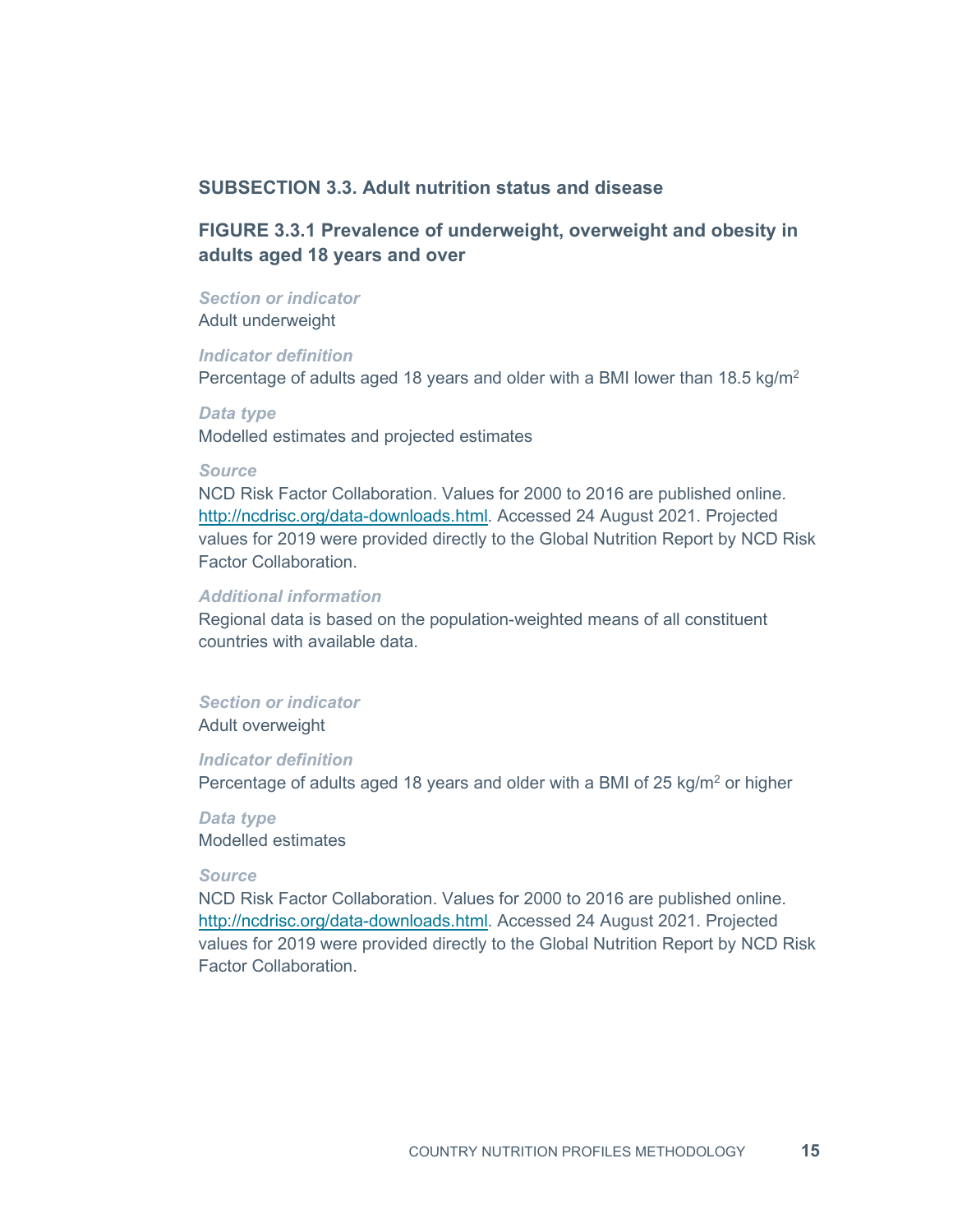#### *Additional information*

Regional data is based on the population-weighted means of all constituent countries with available data.

#### *Section or indicator*

Adult obesity

#### *Indicator definition*

Percentage of adults aged 18 years and older with a BMI of 30 kg/m<sup>2</sup> or higher

#### *Data type*

Modelled estimates and projected estimates

#### *Source*

NCD Risk Factor Collaboration. Values for 2000 to 2016 are published online. [http://ncdrisc.org/data-downloads.html.](http://ncdrisc.org/data-downloads.html) Accessed 24 August 2021. Projected values for 2019 were provided directly to the Global Nutrition Report by NCD Risk Factor Collaboration.

# *Additional information*

Regional data is based on the population-weighted means of all constituent countries with available data.

# **FIGURE 3.3.2 Prevalence of anaemia among women of reproductive age**

#### *Section or indicator*

Anaemia in women of reproductive age

#### *Indicator definition*

Prevalence of anaemia among women of reproductive age (15–49 years), both pregnant and non- pregnant, with haemoglobin levels below 12 g/dL for nonpregnant women and below 11 g/dL for pregnant women

*Data type* Modelled estimates

#### *Source*

WHO. Global Health Observatory Data Repository/World Health Statistics. https://www.who.int/data/gho/data/indicators. Accessed 2 September 2021.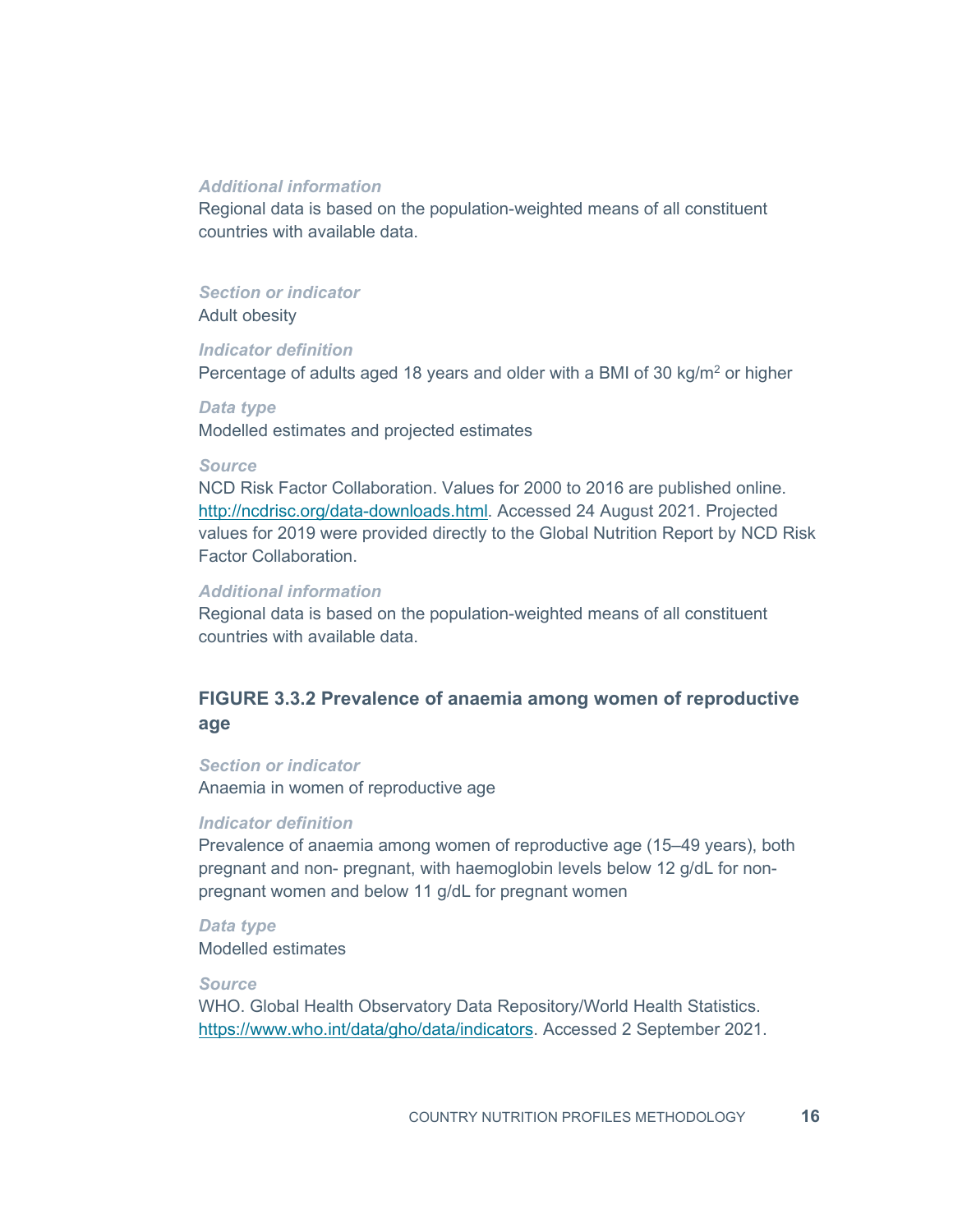#### *Additional information*

Where estimates are not provided, regional data is based on the populationweighted means of all constituent countries with available data.

# **FIGURE 3.3.3 Prevalence of raised blood pressure and diabetes in adults aged 18 years and over**

#### *Section or indicator*

Raised blood pressure

#### *Indicator definition*

Percentage of adults aged 18 years and older with raised blood pressure – defined as blood pressure, systolic and/or diastolic blood pressure ≥140/90 mmHg

#### *Data type*

Modelled estimates and projected estimates

#### *Source*

NCD Risk Factor Collaboration. Values for 2000 to 2016 are published online. [http://ncdrisc.org/data-downloads.html.](http://ncdrisc.org/data-downloads.html) Accessed 24 August 2021. Projected values for 2019 were provided directly to the Global Nutrition Report by NCD Risk Factor Collaboration.

#### *Additional information*

Regional data is based on the population-weighted means of all constituent countries with available data.

# *Section or indicator*

Diabetes

#### *Indicator definition*

Percentage of adults aged 18 years and older with diabetes – fasting glucose 7.0 mmol/L, on medication for raised blood glucose, or with history of diagnosis of diabetes

*Data type* Modelled estimates and projected estimates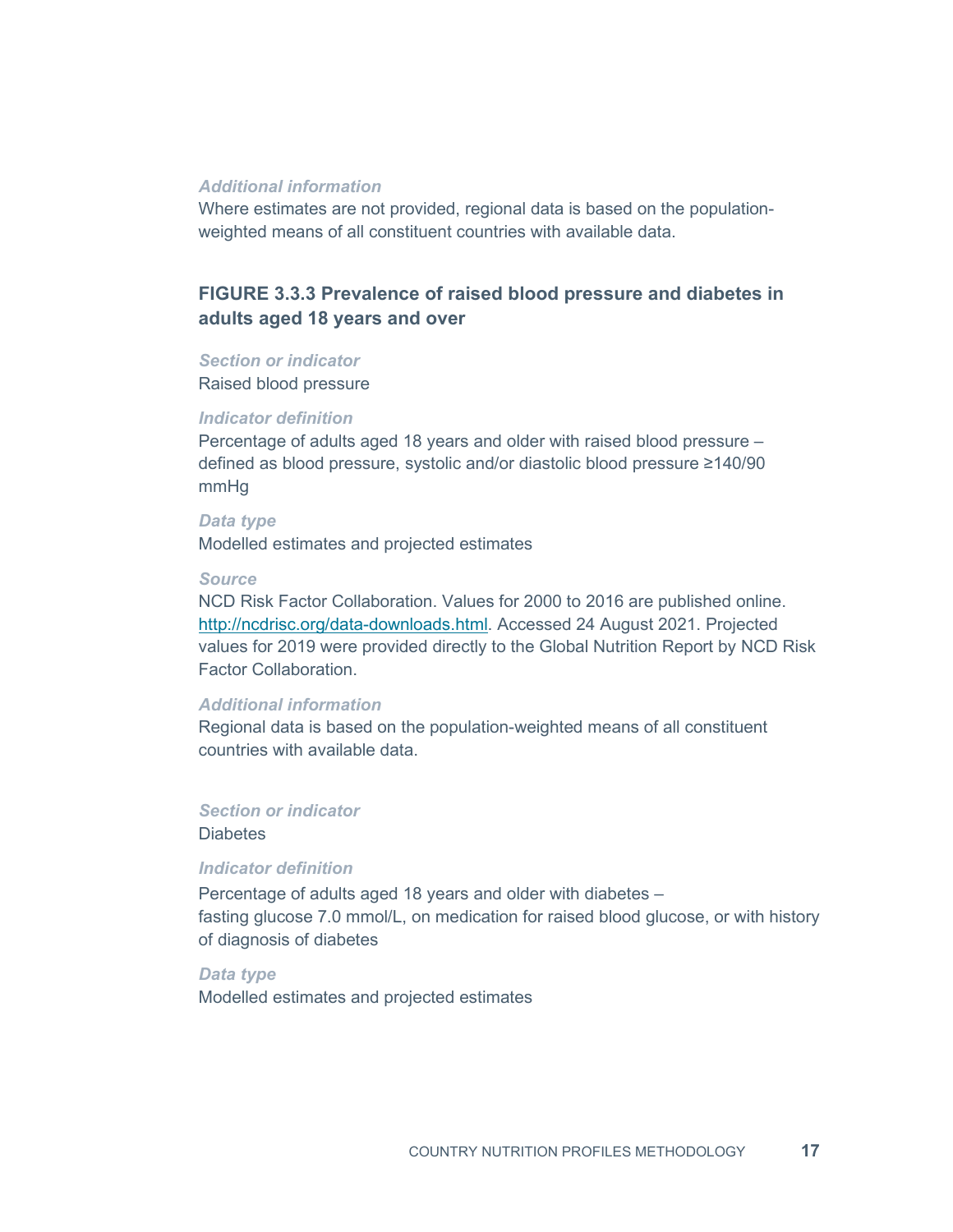#### *Source*

NCD Risk Factor Collaboration. Values for 2000 to 2016 are published online. [http://ncdrisc.org/data-downloads.html.](http://ncdrisc.org/data-downloads.html) Accessed 24 August 2021. Projected values for 2019 were provided directly to the Global Nutrition Report by NCD Risk Factor Collaboration.

#### *Additional information*

Regional data is based on the population-weighted means of all constituent countries with available data.

# **SUBSECTION 3.4. Deaths attributed to dietary risk factors**

# **FIGURE 3.4.1 Deaths attributed to dietary risk factors**

*Section or indicator*

**Deaths** 

#### *Indicator definition*

Deaths (in millions) attributable to dietary risk factors by cause of death for risks related to dietary composition and weight levels

*Data type* Modelled estimates

#### *Source*

New analysis based on estimates of: food intake from the Global Dietary Database, [https://www.globaldietarydatabase.org/data-download;](https://www.globaldietarydatabase.org/data-download) weight measurements from the NCD Risk Factor Collaboration, [http://ncdrisc.org/data](http://ncdrisc.org/data-downloads.html)[downloads.html;](http://ncdrisc.org/data-downloads.html) risk-disease relationships from the epidemiological literature (Bechthold et al. Critical Reviews in Food Science and Nutrition 2019; **59**: 1071– 90; Schwingshackl et al. European Journal of Epidemiology 2017; **32**: 363–75; Schwingshackl et al. International Journal of Cancer 2018; **142**: 1748–58; Afshin et al. The American Journal of Clinical Nutrition 2014 (ajcn.076901); Aune et al. BMC Medicine 2016; **14**: 207; Aune et al. International Journal of Epidemiology 2016; published online 18 March; Di Angelantonio et al. Lancet 2016; **388**: 776– 86; Aune et al. British Medical Journal 2016; **353**: i2716; Imamura et al. British Medical Journal 2015; **351**: h3576; Xi et al. British Journal of Nutrition 2015; **113**: 709–17); and mortality and population estimates from the Global Burden of Disease project, [http://www.healthdata.org/gbd/gbd-2019-resources.](http://www.healthdata.org/gbd/gbd-2019-resources)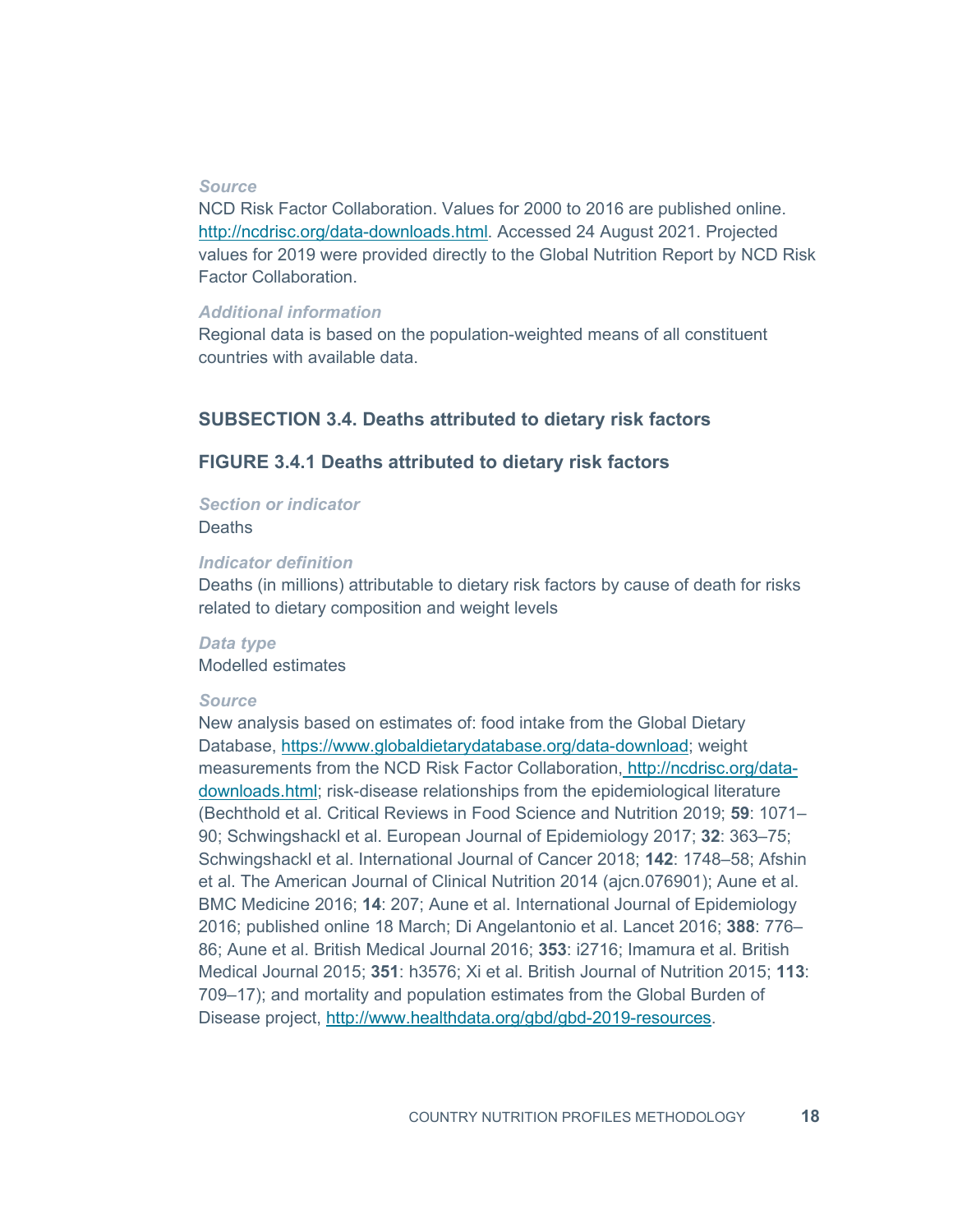#### *Additional information*

The combined risk is less than the sum of individual risks because individuals can be exposed to multiple risks, but mortality is ascribed to one risk and cause.

# **SECTION 4. Nutrition strategies and financing**

# **SUBSECTION 4.1. National nutrition policies**

# **FIGURE 4.1.1. Implemented national food and NCD policies**

*Section or indicator* Food-based dietary guidelines

#### *Indicator definition*

Typically, a set of recommendations in terms of foods, food groups and dietary patterns to provide the required nutrients to promote overall health and prevent chronic diseases.

#### *Source*

Food and Agricultural Organization (FAO). Food-based dietary guidelines. [http://www.fao.org/nutrition/education/food-based-dietary-guidelines/en.](http://www.fao.org/nutrition/education/food-based-dietary-guidelines/en) Accessed 24 August 2021.

# *Additional information*

Regional data is expressed as the total number of constituent countries with guidelines.

#### *Section or indicator*

Mandatory legislation for salt iodisation

## *Indicator definition*

Legal documentation that has the effect of mandating the iodisation of salt.

#### *Source*

Global Fortification Data Exchange. [https://fortificationdata.org/interactive-map](https://fortificationdata.org/interactive-map-fortification-legislation)[fortification-legislation.](https://fortificationdata.org/interactive-map-fortification-legislation) Accessed 24 August 2021.

## *Additional information*

Regional data is expressed as the total number of constituent countries that have mandatory legislation.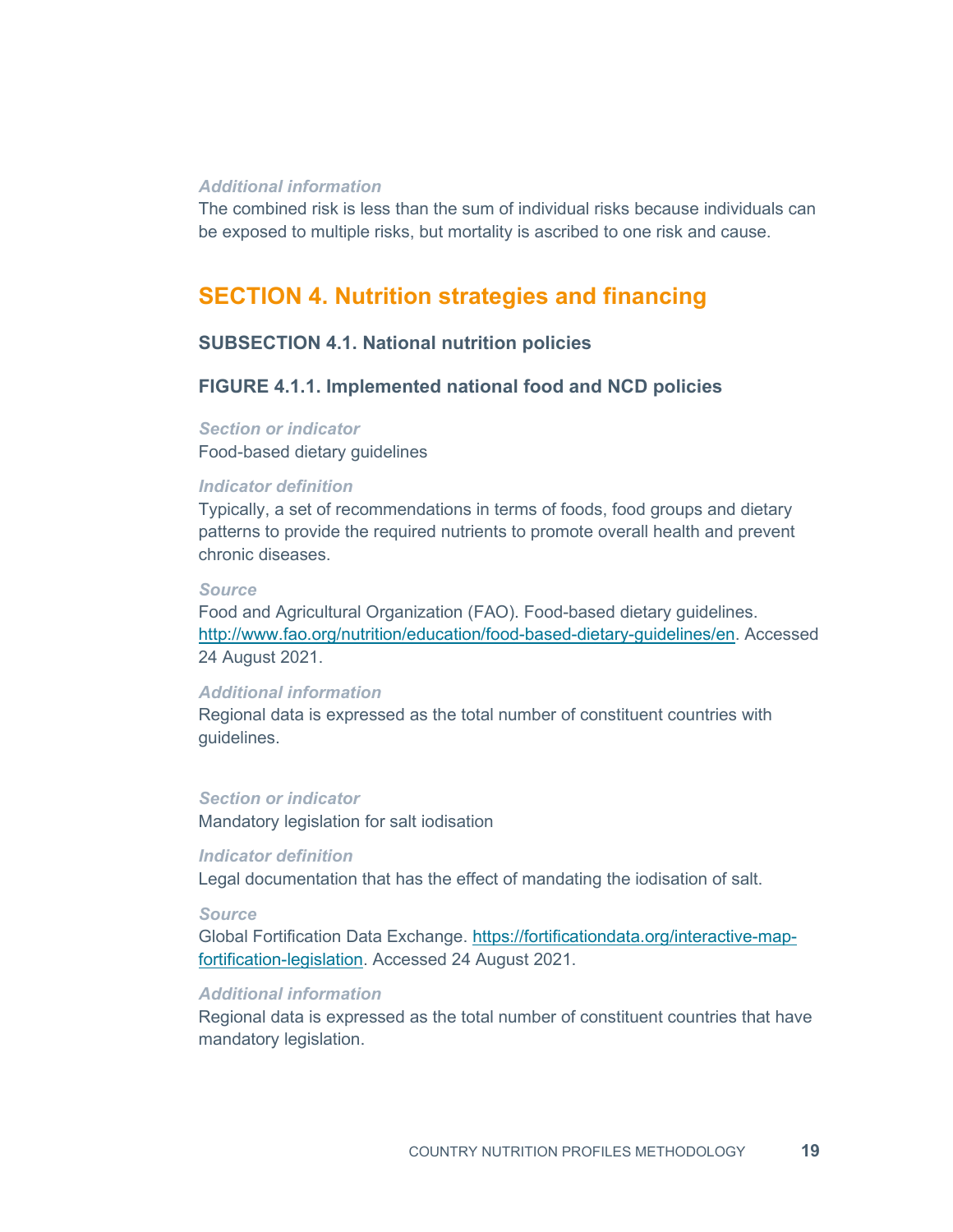#### *Section or indicator*

Sugar-sweetened beverage tax

# *Indicator definition*

Jurisdictions with implemented sugar-sweetened beverage taxes.

#### *Source*

WHO. Global Health Observatory Data Repository. https://www.who.int/data/gho/data/indicators. Accessed 2 September 2021.

## *Additional information*

Regional data is expressed as the total number of constituent countries with implemented sugar-sweetened beverage taxes.

#### *Section or indicator*

Policy to reduce salt consumption

#### *Indicator definition*

Policy (or policies) to reduce population salt consumption such as product reformulation by industry, regulation of salt content of food or public awareness programmes

#### *Data type*

Method of estimation: official country response to the NCD Country Capacity **Survey** 

#### *Source*

WHO. Global Health Observatory Data Repository. https://www.who.int/data/gho/data/indicators. Accessed 24 August 2021.

#### *Additional information*

This indicator is based on those of countries who have responded "Yes" to the question "Is your country implementing any policies to reduce population salt consumption?".

#### *Section or indicator*

Policy to limit saturated fatty acids

*Indicator definition* Policy (or policies) to reduce population saturated fatty acid intake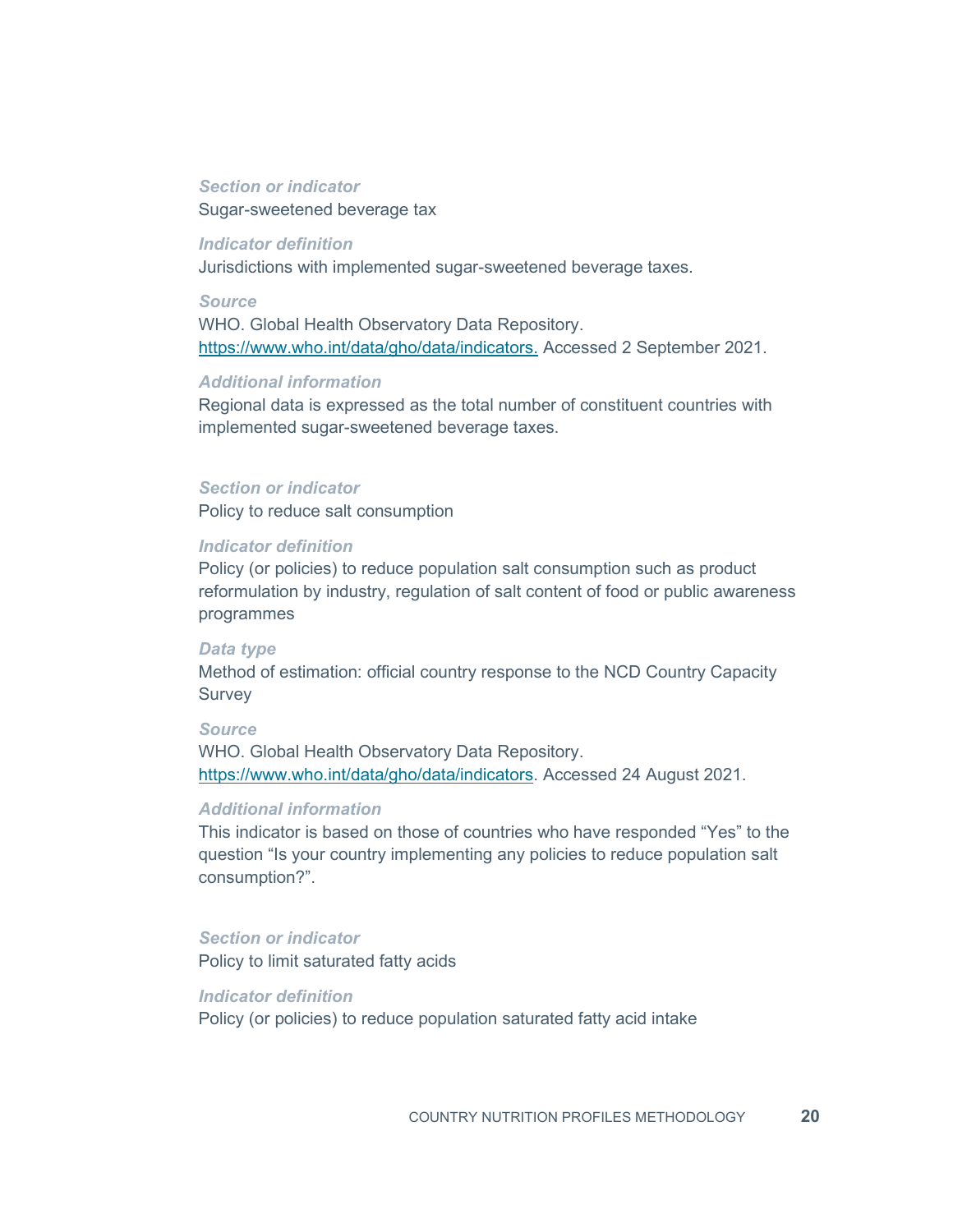#### *Data type*

Method of estimation: official country response to the NCD Country Capacity Survey

#### *Source*

WHO. Global Health Observatory Data Repository. https://www.who.int/data/gho/data/indicators. Accessed 24 August 2021.

#### *Additional information*

This indicator is based on those countries who have responded "Yes" to the question "Is your country implementing any national policies to reduce population saturated fatty acid intake?".

#### *Section or indicator*

Policy to eliminate industrially produced trans fatty acids

#### *Indicator definition*

Policy (or policies) to eliminate industrially produced trans-fatty acids in the food supply

#### *Data type*

Method of estimation: official country response to the NCD Country Capacity Survey

#### *Source*

WHO. Global Health Observatory Data Repository. https://www.who.int/data/gho/data/indicators. Accessed 24 August 2021.

# *Additional information*

This indicator is based on those countries who have responded "Yes" to the question "Is your country implementing any national policies to eliminate industrially produced trans-fatty acids (i.e. partially hydrogenated oils) in the food supply?".

#### *Section or indicator*

Policy to reduce the impact of marketing of foods and beverages high in saturated fats, trans fatty acids, free sugars, or salt on children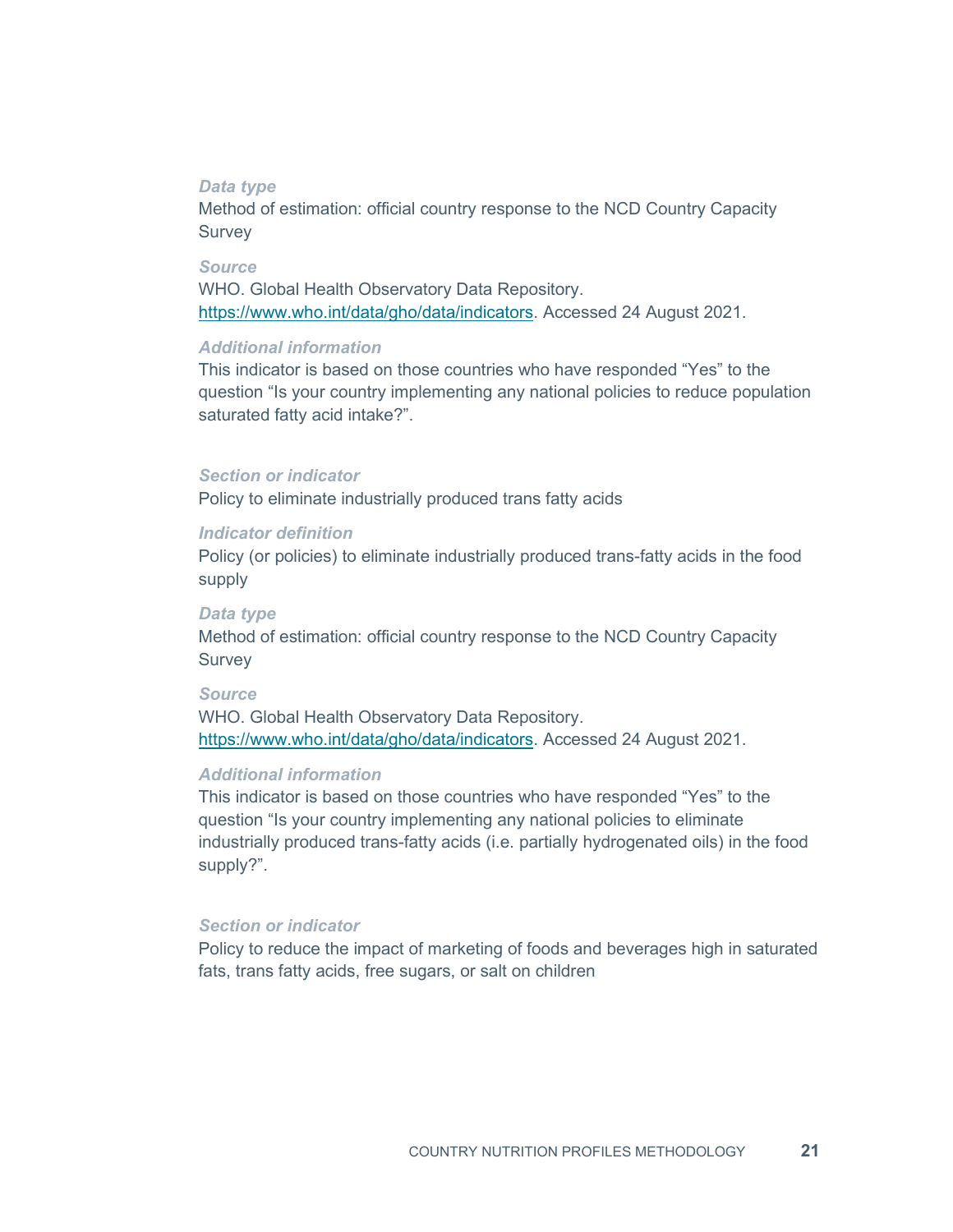#### *Indicator definition*

Policy (or policies) to reduce the impact on children of marketing of foods and non-alcoholic beverages high in saturated fats, trans-fatty acids, free sugars or salt

#### *Data type*

Method of estimation: official country response to the NCD Country Capacity **Survey** 

#### *Source*

WHO. Global Health Observatory Data Repository. https://www.who.int/data/gho/data/indicators. Accessed 24 August 2021.

#### *Additional information*

This indicator is based on those countries who responded "Yes" to the question "Is your country implementing any policies to reduce the impact on children of marketing of foods and non-alcoholic beverages high in saturated fats, trans-fatty acids, free sugars, or salt?".

#### *Section or indicator*

Operational, multisectoral national NCD policy, strategy or action plan

#### *Indicator definition*

Operational, multisectoral national NCD policy, strategy or action plan that integrates several NCDs and their risk factors: 'multisectoral' refers to engagement with one or more government sectors outside health; 'operational' refers to a policy, strategy or action plan which is being used and implemented in the country, and has resources and funding available to implement it

#### *Data type*

Method of estimation: official country response to the NCD Country Capacity **Survey** 

#### *Source*

WHO. Global Health Observatory Data Repository. https://www.who.int/data/gho/data/indicators. Accessed 24 August 2021.

#### *Additional information*

Countries who have a "Yes" for this indicator have responded "Yes" to the question "Does your country have a national NCD policy, strategy or action plan which integrates several NCDs and their risk factors?" and the sub-question "Is it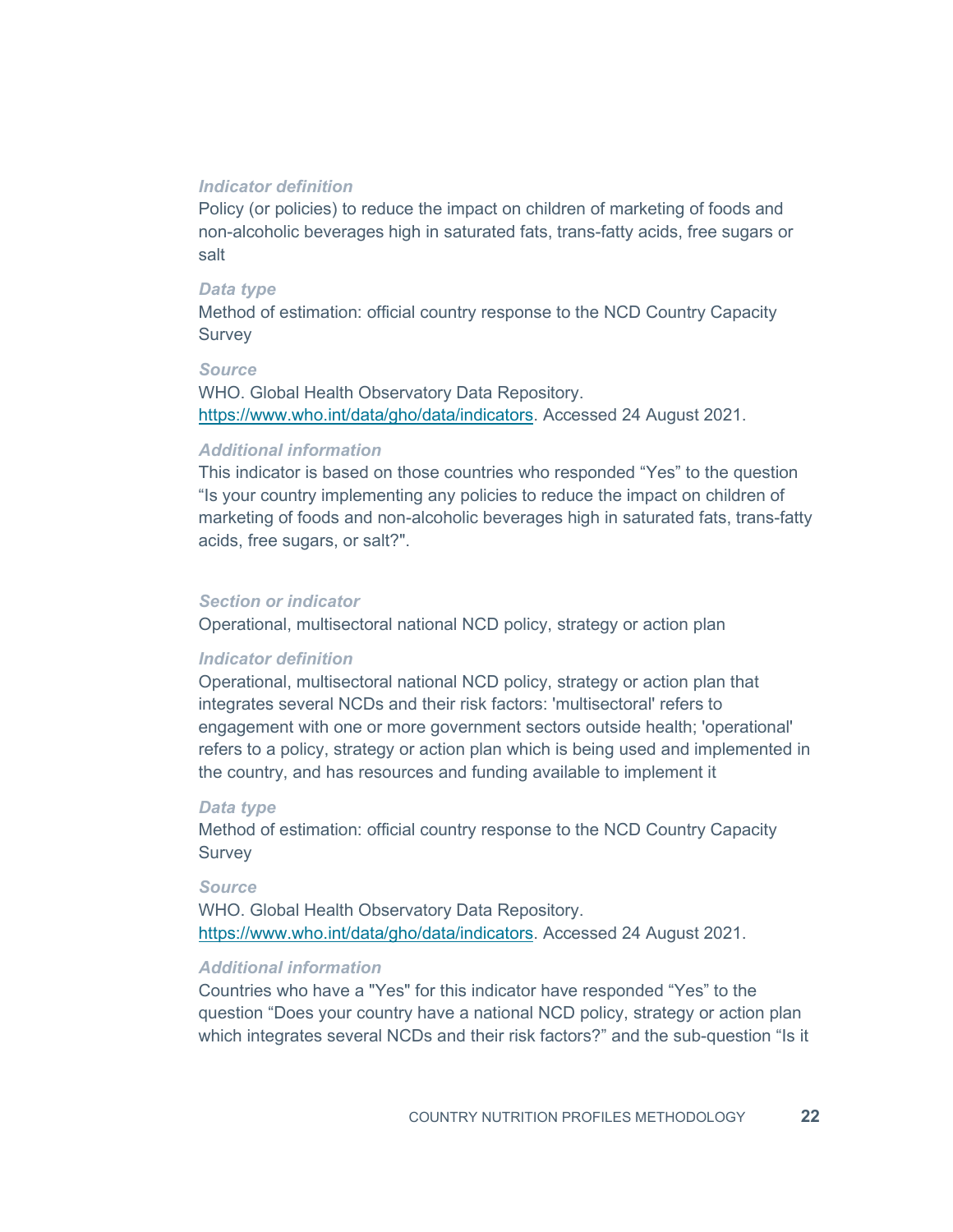multisectoral?". Countries also had to respond "operational" for the sub-question "Indicate its stage". They also had to indicate that the policy/strategy/action plan addresses the four main risk factors for NCDs (harmful alcohol use, unhealthy diet, physical inactivity and tobacco) and the four main NCDs (cancer, cardiovascular diseases, chronic respiratory diseases and diabetes). An exception is made for alcohol according to national context.

#### *Section or indicator*

Operational policy, strategy or action plan to reduce unhealthy diet related to NCDs

*Indicator definition* Operational policy, strategy or action plan for unhealthy diet

#### *Data type*

Method of estimation: official country response to WHO NCD Country Capacity **Survey** 

#### *Source*

WHO. Global Health Observatory Data Repository. [https://www.who.int/data/gho/data/indicators.](https://www.who.int/data/gho/data/indicators) Accessed 24 August 2021.

#### *Section or indicator*

Operational policy, strategy or action plan for diabetes

#### *Indicator definition*

Operational policy, strategy or action plan for diabetes

#### *Data type*

Method of estimation: official country response to WHO NCD Country Capacity Survey

*Source*

WHO. Global Health Observatory Data Repository. https://www.who.int/data/gho/data/indicators. Accessed 24 August 2021.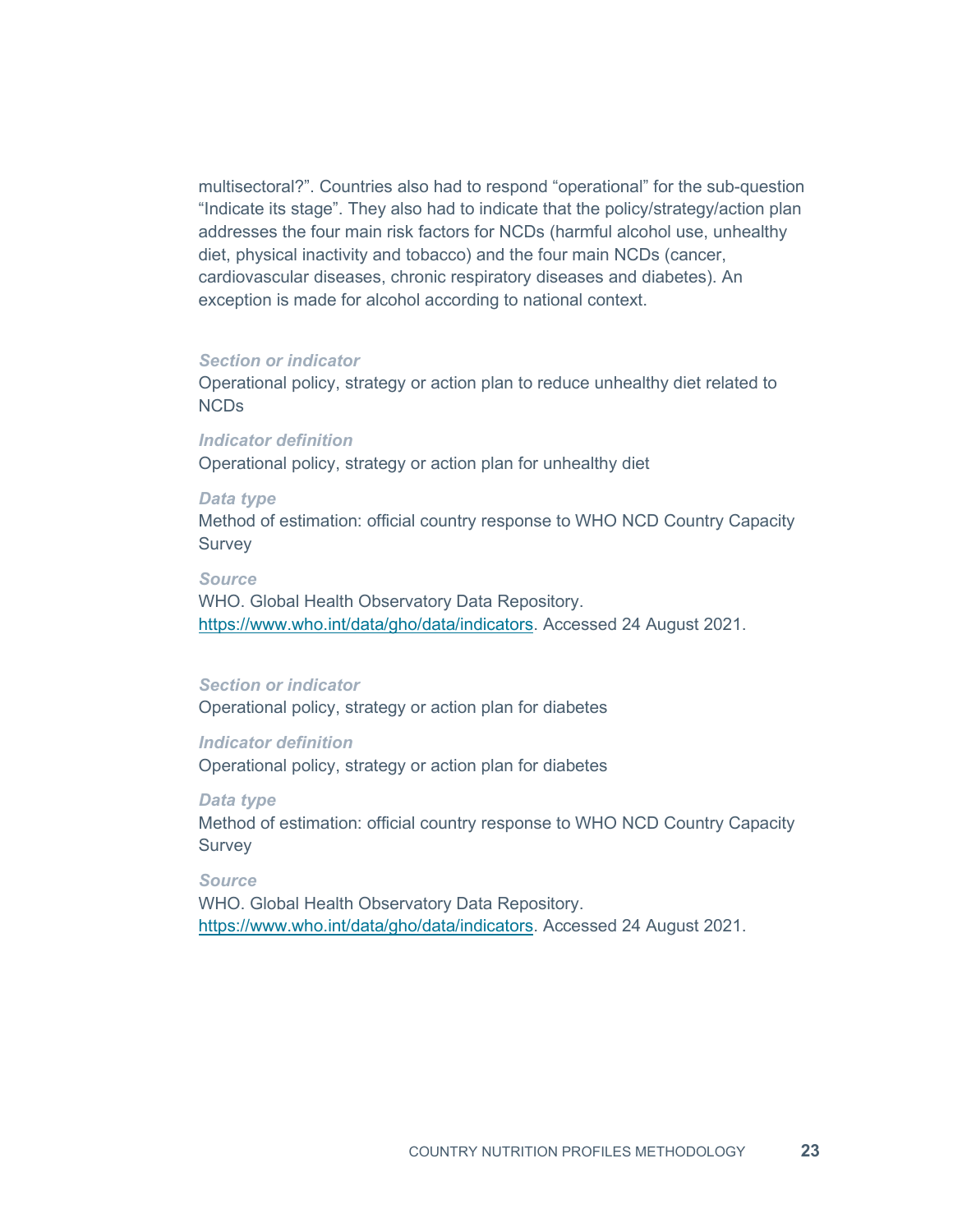# **SUBSECTION 4.2. National policy targets**

# **FIGURE 4. 2.1. Inclusion of targets related to the global nutrition targets in national policies**

#### *Section or indicator*

Various targets included in national policies

#### *Indicator definition*

Targets included in any national government-implemented policy, strategy or plan relevant to improving nutrition and promoting healthy diet. Legislation, codes, regulations, protocols and guidelines, as well as non-governmental policies, were not considered.

# *Source* WHO GINA, 2nd Global Nutrition Policy Review

#### *Additional information*

Regional data is expressed as the total number of constituent countries with each target in their national policies.

#### **SUBSECTION 4.3. Nutrition intervention coverage**

# **FIGURE 4.3.1. Population coverage of key supplementation and fortification interventions**

#### *Section or indicator*

Children 0–59 months with diarrhoea in the past two weeks preceding the survey who received zinc treatment

#### *Indicator definition*

Percentage of children under 5 years of age with diarrhoea in the past two weeks preceding the survey who received zinc treatment.

#### *Data type* **Survey**

# *Source*

UNICEF. Global Databases: Child Health. [https://data.unicef.org/topic/child](https://data.unicef.org/topic/child-health/diarrhoeal-disease)[health/diarrhoeal-disease.](https://data.unicef.org/topic/child-health/diarrhoeal-disease) Accessed 24 August 2021.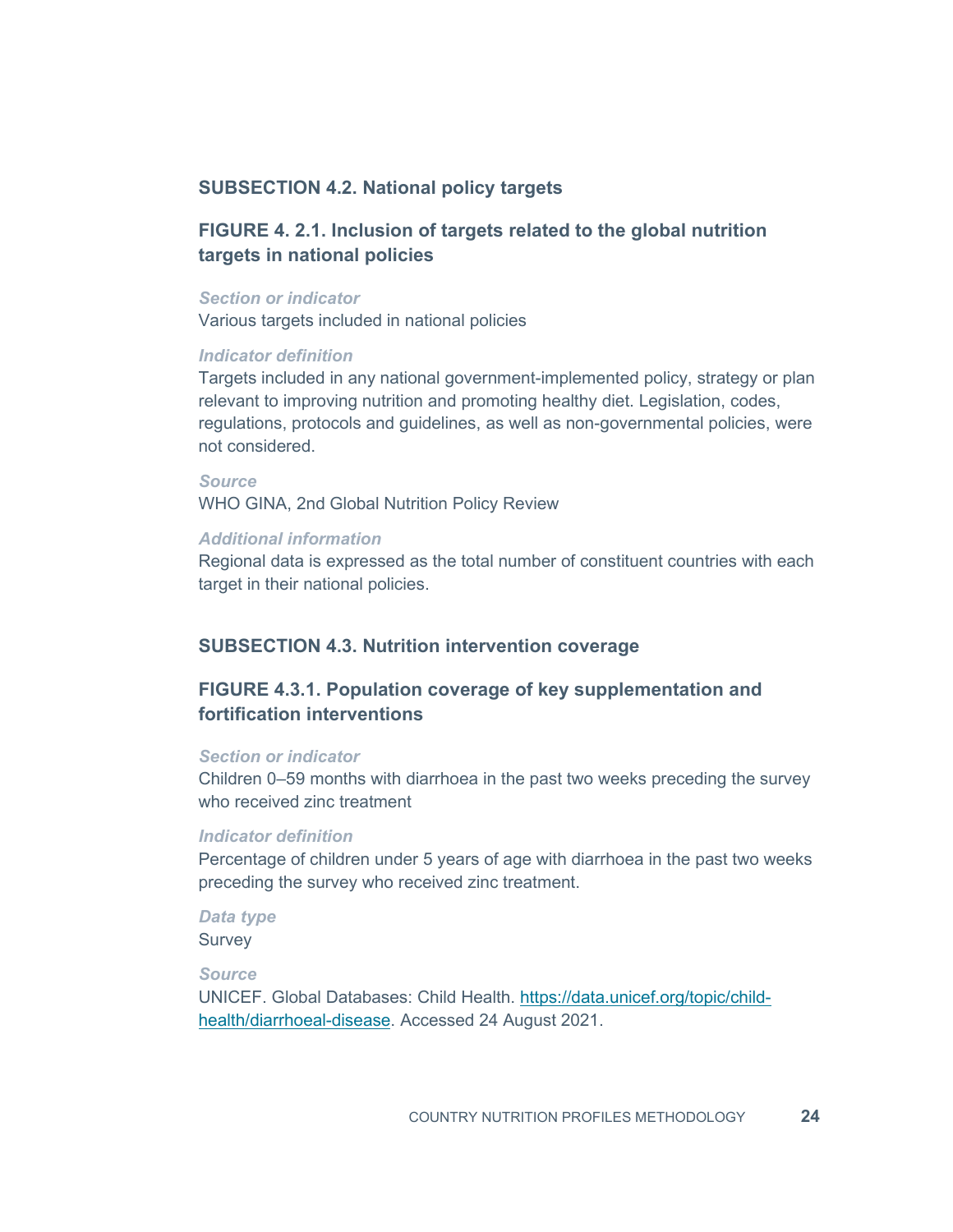#### *Section or indicator*

Children 6–59 months who received two high-dose vitamin A supplements in a calendar year

#### *Indicator definition*

Percentage of children aged 6–59 months who received two high-dose vitamin A supplements in a calendar year.

# *Data type*

**Survey** 

# *Source*

UNICEF. Global Databases: Child Health. [https://data.unicef.org/resources/dataset/vitamin-supplementation.](https://data.unicef.org/resources/dataset/vitamin-supplementation) Accessed 31 August 2021.

#### *Section or indicator*

Children 6–59 months given iron supplements in the seven days preceding the survey

#### *Indicator definition*

Percentage of children aged 6–59 months who were given iron supplements in the seven days preceding the survey.

#### *Data type*

Data is compiled using STATcompiler and taken from country DHS for 2005–2018

#### *Source*

STATcompiler. The DHS Program. [www.statcompiler.com.](http://www.statcompiler.com/) Accessed 31 August 2021.

# *Section or indicator*

Women with a live birth in the five years preceding the survey who received iron tablets or syrup during antenatal care

#### *Indicator definition*

Percentage of women with a birth in the five years preceding the survey who received iron tablets and syrup during antenatal care.

#### *Data type*

Data is compiled using STATcompiler and taken from country DHS for 2005–2018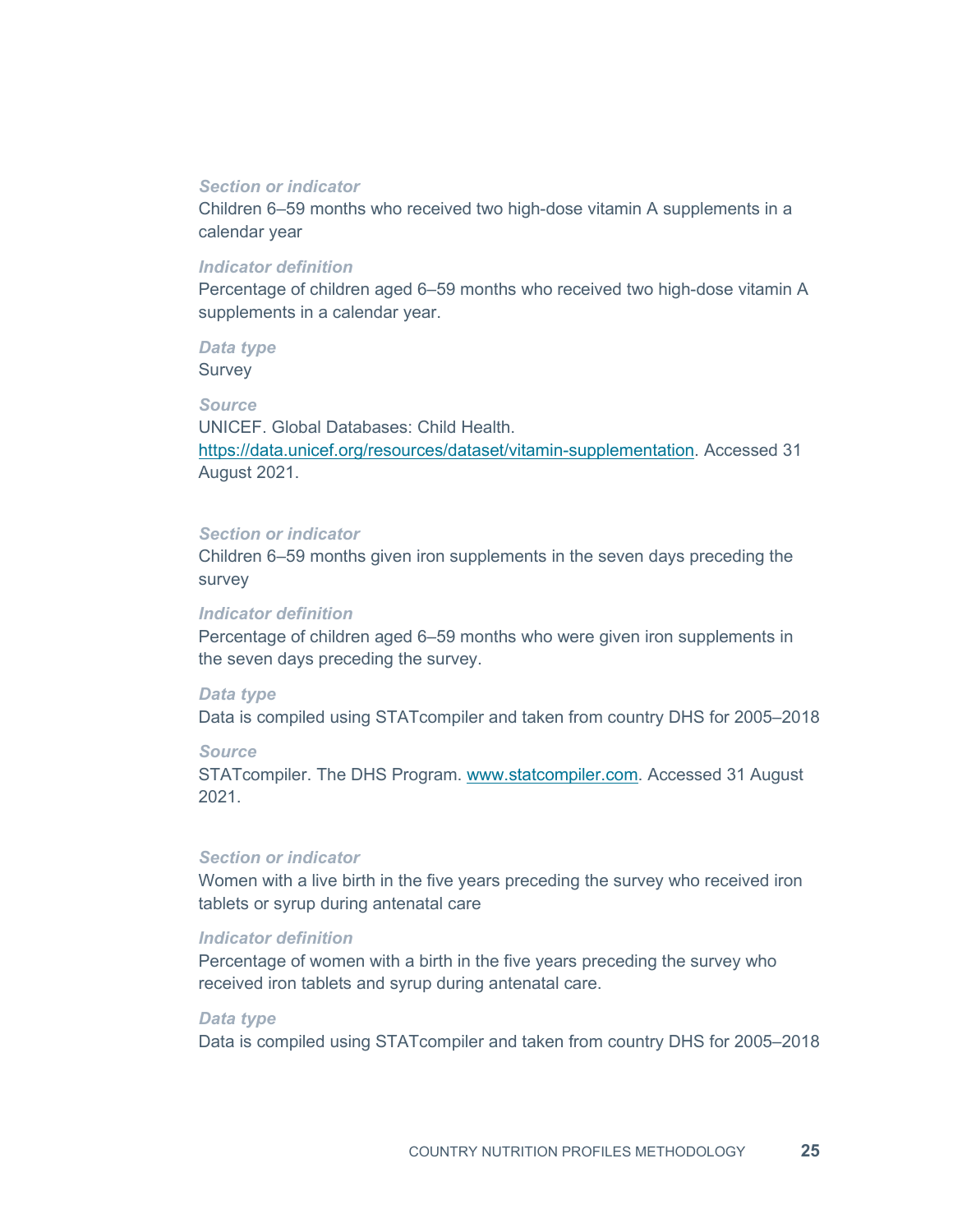*Source*

STATcompiler. The DHS Program. [www.statcompiler.com.](http://www.statcompiler.com/) Accessed 31 August 2021.

# *Section or indicator*

Households consuming any iodised salt

#### *Indicator definition*

Percentage of households with any iodised salt.

*Data type* **Survey** 

*Source* UNICEF. Global databases on iodized salt. [https://data.unicef.org/topic/nutrition/iodine.](https://data.unicef.org/topic/nutrition/iodine) Accessed 24 August 2021.

#### **SUBSECTION 4.4. Official development assistance (ODA)**

**FIGURE 4.4.1. Allocation of official development assistance (ODA) for nutrition**

# *Section or indicator* Development assistance

#### *Indicator definition*

Official development assistance (ODA) received/disbursed (US\$ millions/% of total); disbursements of ODA from/to countries, reported to the Organisation for Economic Co-operation and Development (OECD) Development Assistance Committee (DAC) under the basic nutrition purpose code (number 12240).

#### *Data type* **Disbursements**

*Source* Development Initiatives based on OECD DAC CRS

#### *Additional information*

Amounts based on gross ODA disbursements, constant 2019 prices; includes ODA grants and loans, but excludes other official flows and private grants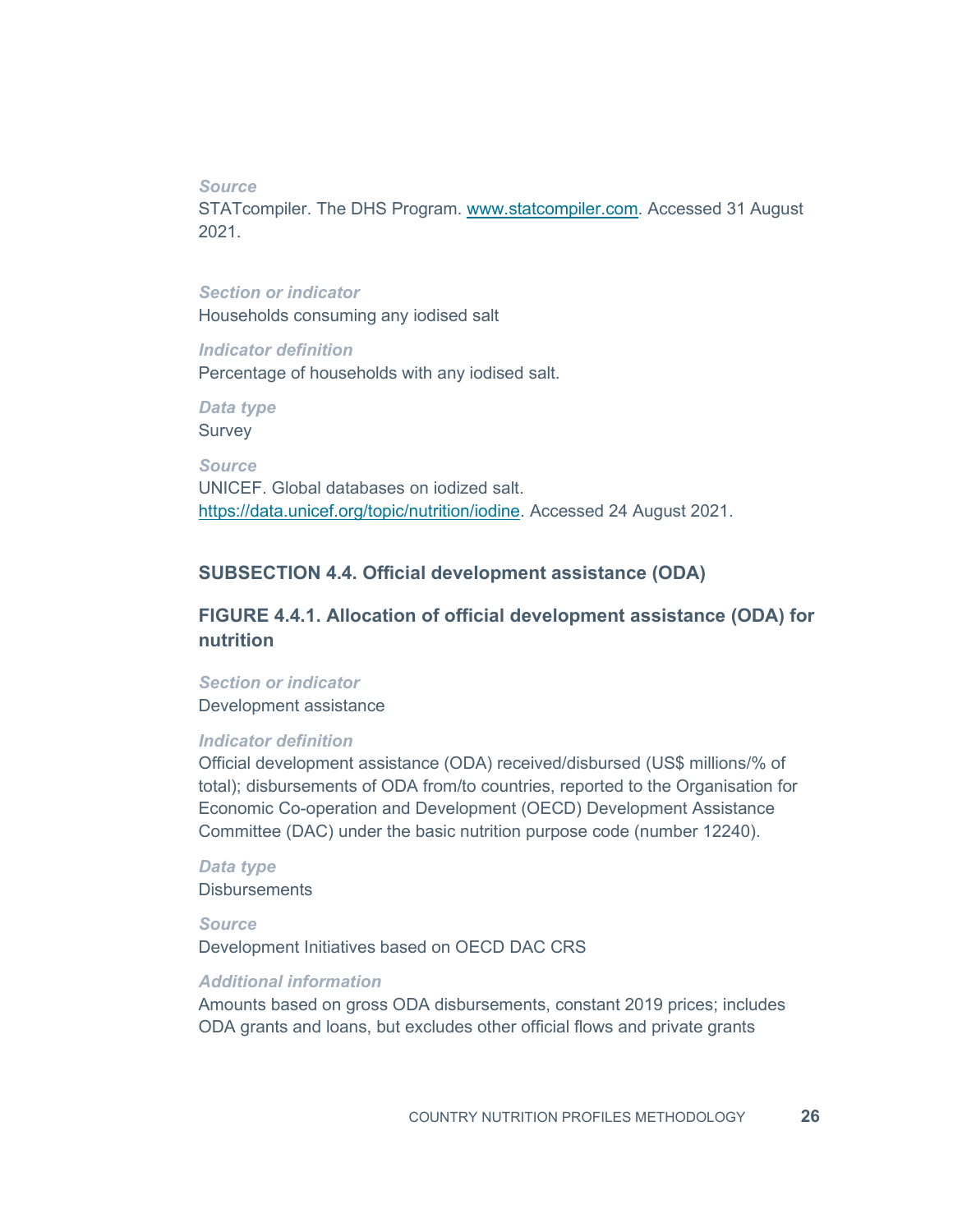reported to the OECD DAC Creditor Reporting System (CRS). Regional data is the sum of disbursements received or made by constituent countries.

# **SECTION 5. Social determinants of nutrition**

# **FIGURE 5.1. Population composition**

*Section or indicator* Total population, thousands

*Indicator definition* Total population

*Data type* Modelled estimates

## *Source*

UN Department of Economic and Social Affairs, Population Division. World Population Prospects.

[https://population.un.org/wpp/Download/Standard/Population.](https://population.un.org/wpp/Download/Standard/Population) Accessed 31 August 2021.

## *Section or indicator*

Under 5 population, thousands

## *Indicator definition*

Total population of children aged 0-59 months

*Data type* Modelled estimates

*Source*

UN Department of Economic and Social Affairs, Population Division. World Population Prospects.

[https://population.un.org/wpp/Download/Standard/Population.](https://population.un.org/wpp/Download/Standard/Population) Accessed 31 August 2021.

# *Section or indicator*

65 and over population, thousands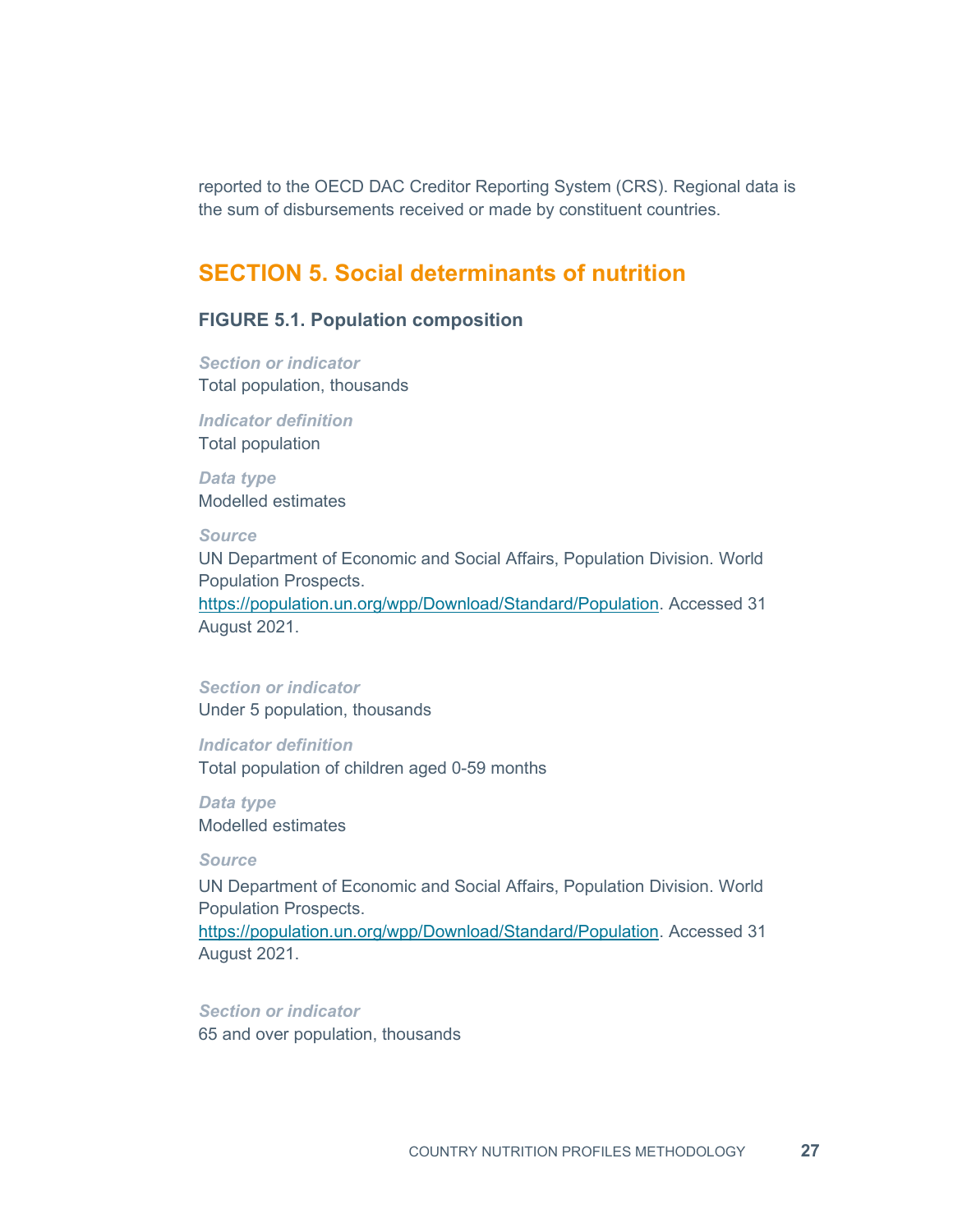#### *Indicator definition*

Total population aged 65 years or older

*Data type* Modelled estimates

## *Source*

UN Department of Economic and Social Affairs, Population Division. World Population Prospects.

[https://population.un.org/wpp/Download/Standard/Population.](https://population.un.org/wpp/Download/Standard/Population) Accessed 31 August 2021.

## *Section or indicator*

Rural population, %

*Indicator definition* Percentage of population living in rural areas

*Data type* Modelled estimates

*Source*

UN Department of Economic and Social Affairs, Population Division. World Population Prospects.

[https://population.un.org/wpp/Download/Standard/Population.](https://population.un.org/wpp/Download/Standard/Population) Accessed 31 August 2021.

# **FIGURE 5.2. Population composition**

*Section or indicator* Undernourishment

#### *Indicator definition*

The percentage of the population whose habitual food consumption is insufficient to provide the dietary energy levels required to maintain a normal active and healthy life

*Data type* Food security indicator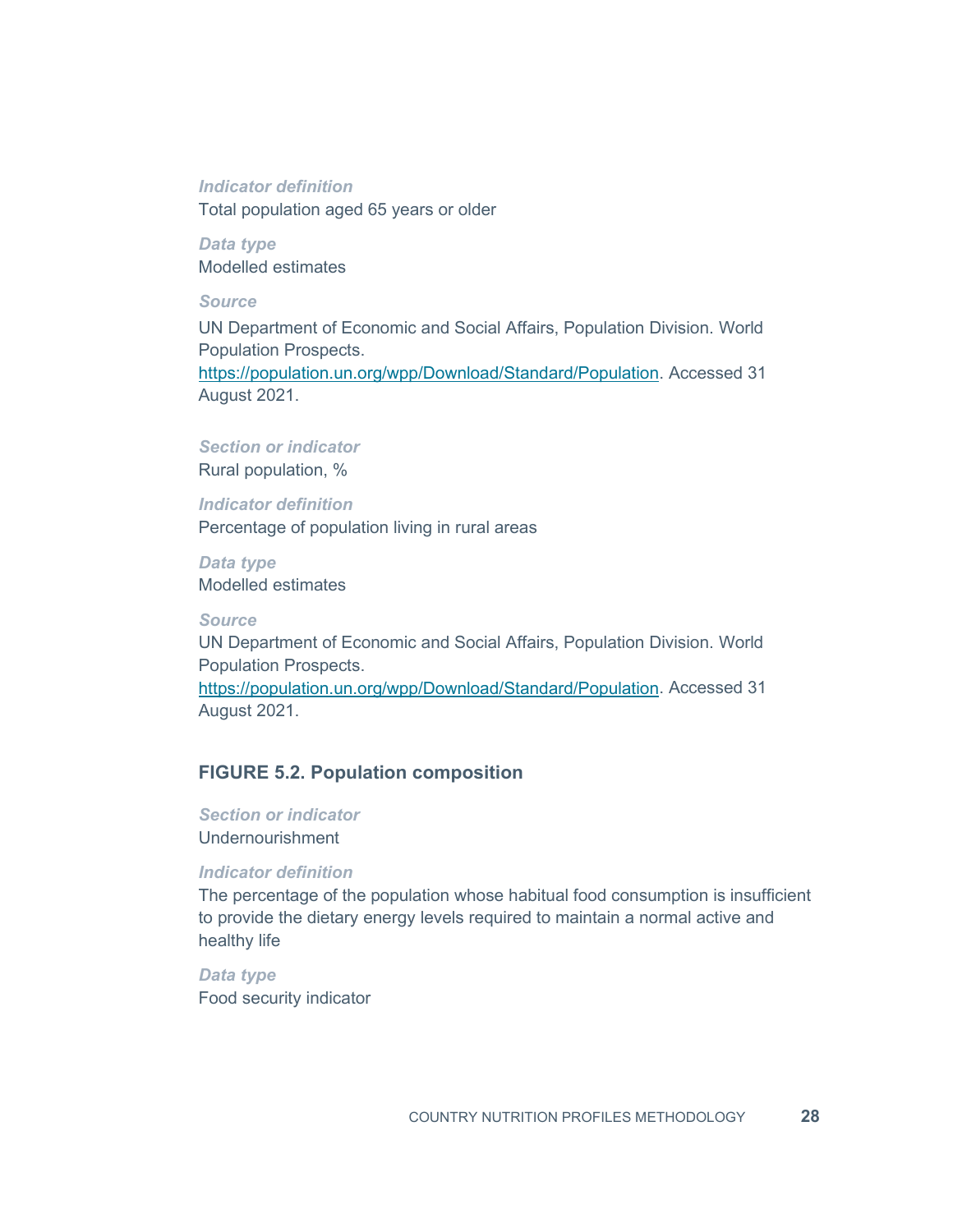#### *Source*

FAO Statistics Division. Food Security/Suite of Food Security Indicators. [http://www.fao.org/sustainable-development-goals/indicators/211/en.](http://www.fao.org/sustainable-development-goals/indicators/211/en) Accessed 31 August 2021*.*

#### *Additional information*

Calculated from three-year averages of modelled estimates, with the associated year being the middle year of those three (e.g., 2018 estimate is the average of 2017–2019)

## **FIGURE 5.3. Under-5 mortality rate per 1,000 live births**

*Section or indicator* Under-5 mortality rate (per 1,000 live births)

#### *Indicator definition*

Probability of dying between birth and 5 years of age, expressed per 1,000 live births

*Data type* Modelled estimates

#### *Source*

UNICEF. Global Databases: Under-five mortality. [http://data.unicef.org/child](http://data.unicef.org/child-mortality/under-five)[mortality/under-five.](http://data.unicef.org/child-mortality/under-five) Accessed 31 August 2021.

#### **FIGURE 5.4. Population density of health workers per 1,000 people**

#### *Section or indicator*

Population density of health workers (per 1,000 population)

#### *Indicator definition*

Population density of health workers (per 1,000 population): medical doctors include generalist and specialist medical practitioners; nurses and midwives include professional nurses, professional midwives, auxiliary nurses, auxiliary midwives, enrolled nurses, enrolled midwives and other associated personnel such as dental nurses and primary care nurses; community health workers include various types of community health aides, many with country-specific occupational titles such as community health officers, community healtheducation workers, family health workers, lady health visitors and health extension package workers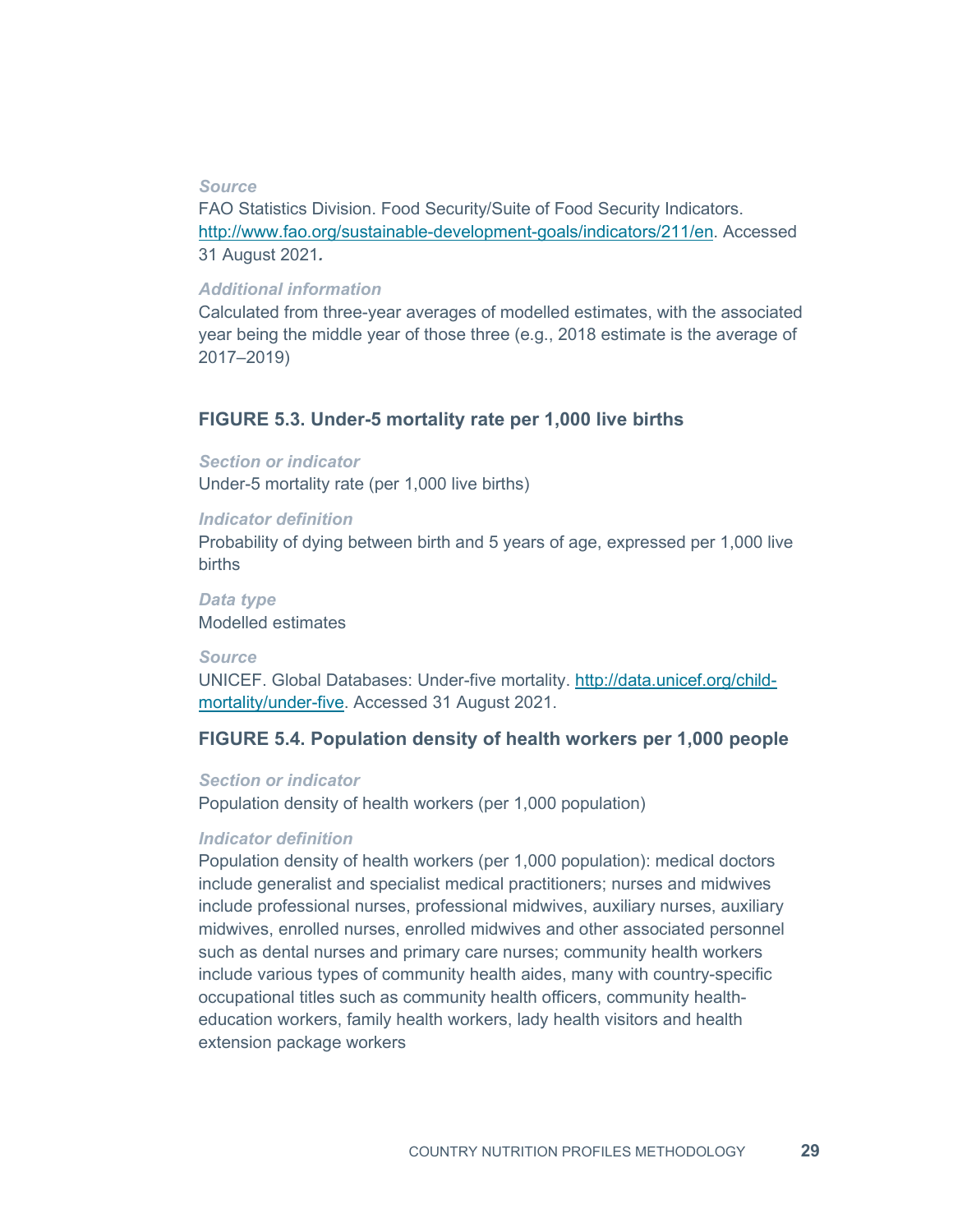#### *Data type*

Population surveys and modelled estimates

*Source*

WHO. Global Health Workforce Statistics. [https://data.worldbank.org/indicator.](https://data.worldbank.org/indicator) Accessed 31 August 2021.

# **FIGURE 5.5. Source of drinking water**

# *Section or indicator*

Drinking water coverage

#### *Indicator definition*

Percentage of the population using improved drinking-water sources – based on the following categories: 'safely managed', drinking water from an improved water source that is located on premises, available when needed and free from faecal and priority chemical contamination; 'basic', drinking water from an improved source, provided collection time is not more than 30 minutes for a round trip, including queuing; 'limited', drinking water from an improved source for which collection time exceeds 30 minutes for a roundtrip including queuing; 'unimproved', drinking water from an unprotected dug well or unprotected spring; 'surface water', drinking water directly from a river, dam, lake, pond, stream, canal or irrigation canal

#### *Data type*

Modelled estimates

#### *Source*

WHO/UNICEF. Joint Monitoring Programme for Water Supply and Sanitation. [https://washdata.org/data.](https://washdata.org/data) Accessed 2 September 2021.

#### **FIGURE 5.6. Type of sanitation facility**

# *Section or indicator*

Sanitation coverage

#### *Indicator definition*

Percentage of the population using improved sanitation facilities – based on the following categories: 'safely managed', use of improved facilities that are not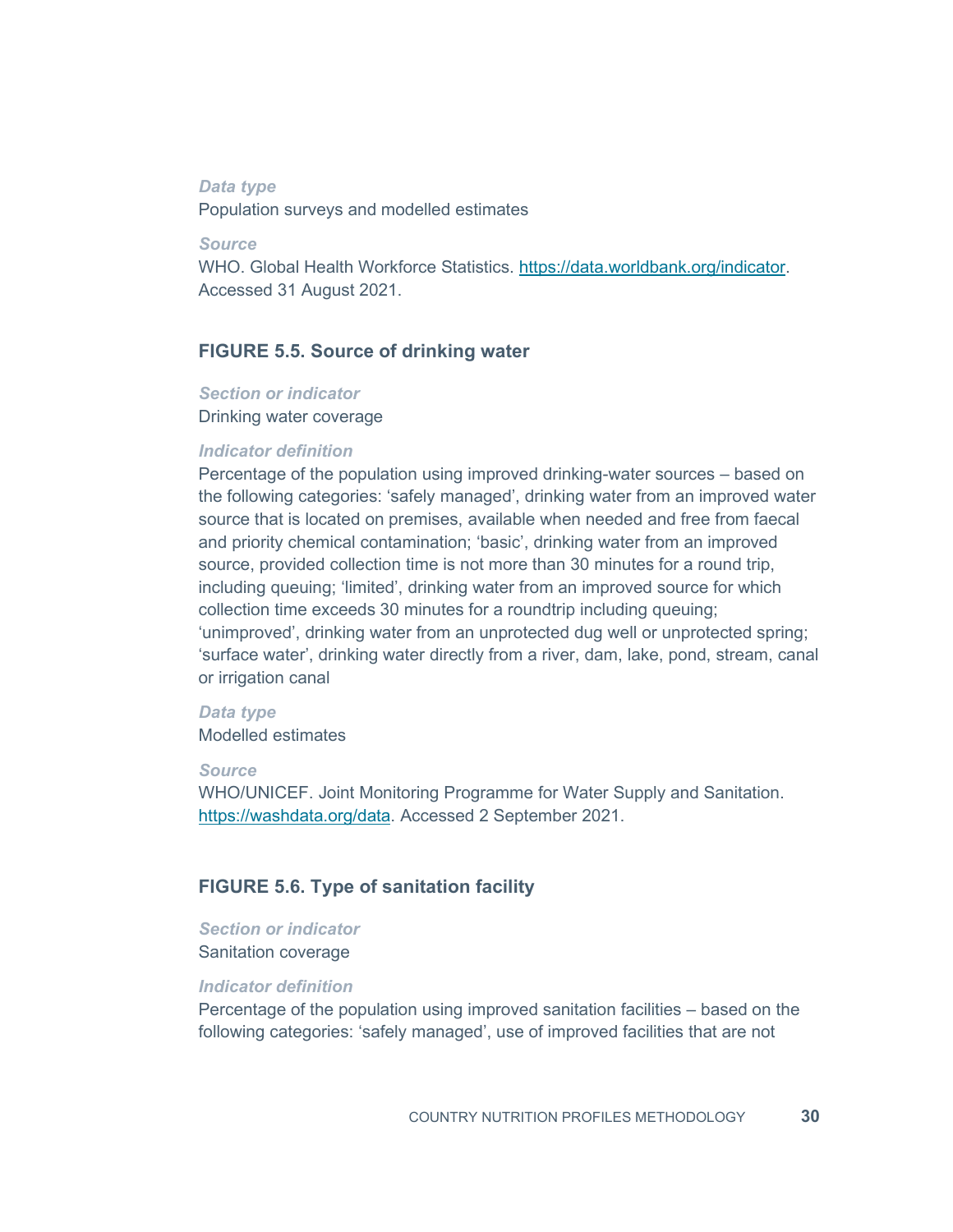shared with other households and where excreta are safely disposed in situ or transported and treated off-site; 'basic', use of improved facilities that are not shared with other households; 'limited', use of improved facilities shared between two or more households; 'unimproved', use of pit latrines without a slab or platform, hanging latrines or bucket latrines; 'open defecation', disposal of human faeces in fields, forests, bushes, open bodies of water, beaches and other open spaces or with solid waste

#### *Data type*

Modelled estimates

*Source*

WHO/UNICEF. Joint Monitoring Programme for Water Supply and Sanitation. [https://washdata.org/data.](https://washdata.org/data) Accessed 2 September 2021.

# **FIGURE 5.7. Annual gross domestic product (GDP) per capita**

*Section or indicator* GDP (PPP\$)

#### *Indicator definition*

Gross domestic product per person based on purchasing power parity, with data in constant 2017 international dollars

#### *Source*

International Monetary Fund. World Economic Outlook Databases. [https://www.imf.org/en/Publications/WEO/weo-database/2020/October.](https://www.imf.org/en/Publications/WEO/weo-database/2020/October) Accessed 2 September 2021.

#### *Additional information*

Regional data is based on the population-weighted means of all constituent countries with available data

# **FIGURE 5.8. Population living below the poverty line**

*Section or indicator* Poverty rates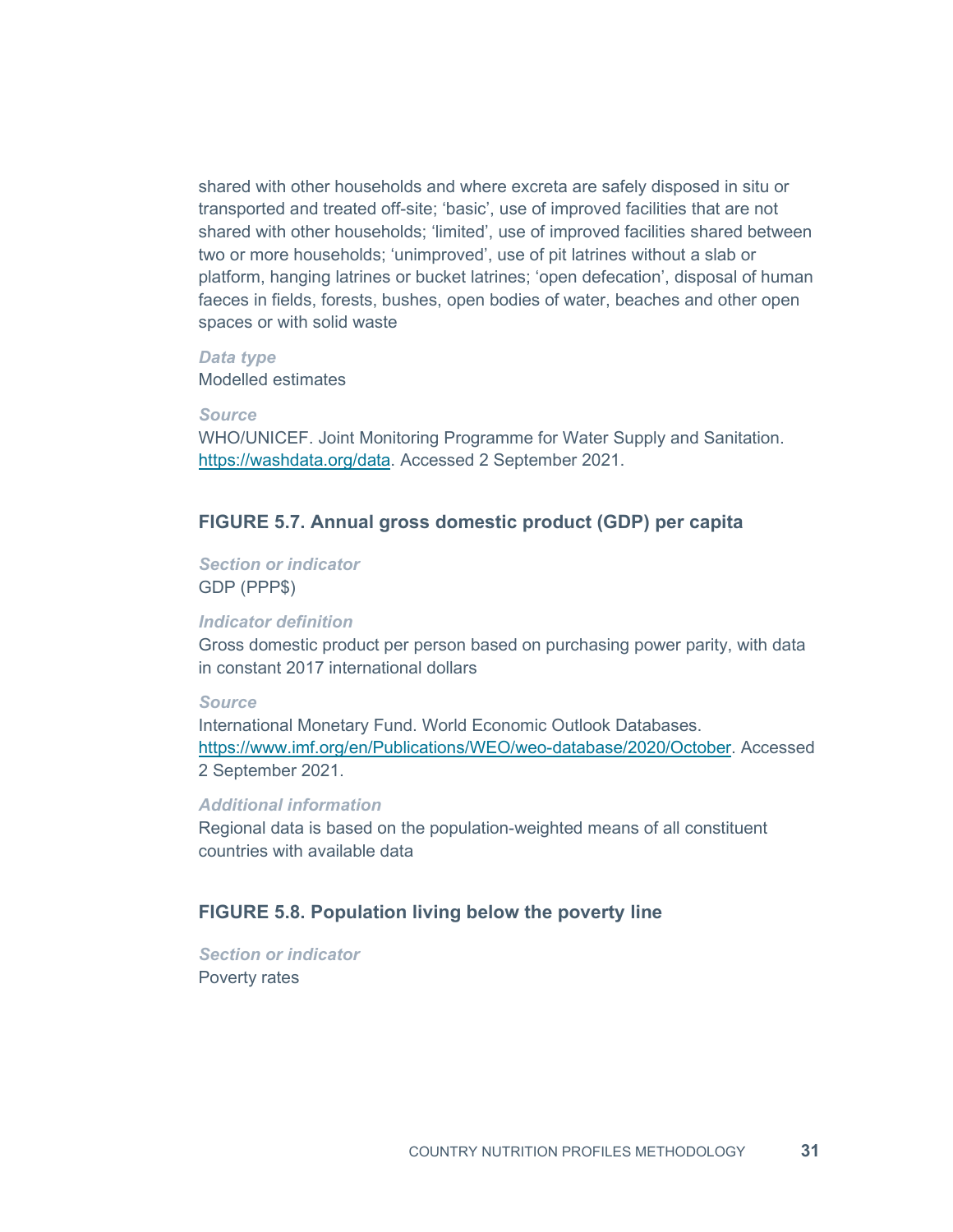#### *Indicator definition*

Percentage of the population living on less than \$1.90 a day at 2011 international prices

*Data type* Household surveys

#### *Source*

World Bank. PovcalNet: an online analysis tool for global poverty monitoring. [http://iresearch.worldbank.org/PovcalNet/home.aspx.](http://iresearch.worldbank.org/PovcalNet/home.aspx) Accessed 31 August 2021.

#### *Additional information*

Regional data is based on the population-weighted means of all constituent countries with available data

#### *Section or indicator*

Poverty rates

#### *Indicator definition*

Percentage of the population living on less than \$3.20 a day at 2011 international prices

*Data type* Household surveys

#### *Source*

World Bank. PovcalNet: an online analysis tool for global poverty monitoring. [http://iresearch.worldbank.org/PovcalNet/home.aspx.](http://iresearch.worldbank.org/PovcalNet/home.aspx) Accessed 31 August 2021.

#### *Additional information*

Regional data is based on the population-weighted means of all constituent countries with available data

#### **FIGURE 5.9. Country income inequality index**

*Section or indicator* Income inequality

## *Indicator definition*

Country income inequality, based on the Gini index, which measures the extent to which the distribution of income (or, in some cases, consumption expenditure)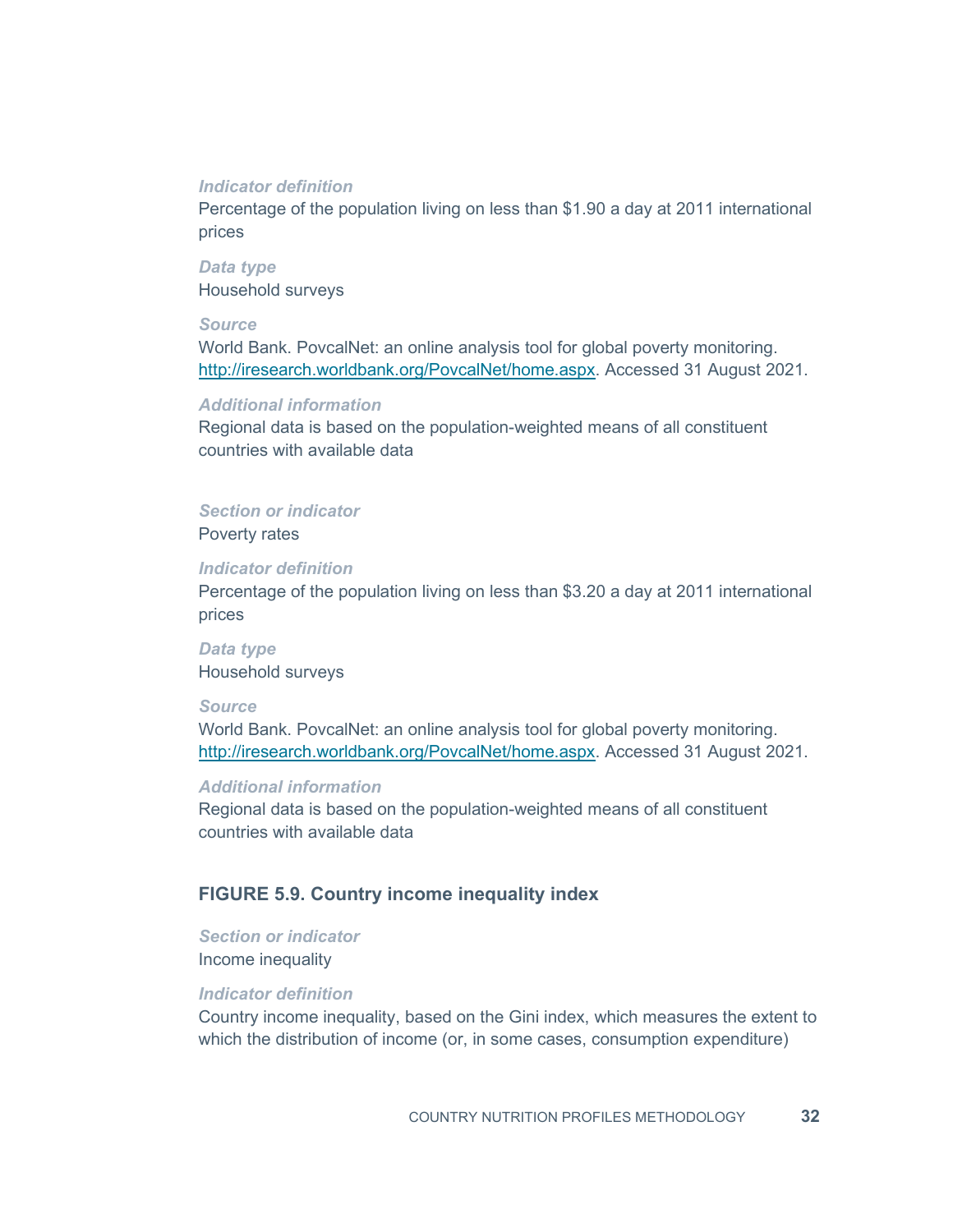among individuals or households in an economy deviates from a perfectly equal distribution. The Gini index ranges from 0 (perfect equality) to 100 (perfect inequality).

#### *Data type*

Index, based on primary household survey data obtained from government statistical agencies and World Bank country departments

#### *Source*

World Bank. Gini index. [https://data.worldbank.org/indicator/SI.POV.GINI.](https://data.worldbank.org/indicator/SI.POV.GINI) Accessed 24 August 2021.

# **FIGURE 5.10. Gender-related determinants**

# *Section or indicator* Early childbearing – births by 18 years of age

*Indicator definition* Percentage of women aged 20–24 years who gave birth before 18 years of age

# *Data type* Based on MICS, DHS and other nationally representative surveys

#### *Source*

UNICEF. Global Databases: Maternal and Newborn Health Coverage. [http://data.unicef.org/maternal-health/delivery-care.](http://data.unicef.org/maternal-health/delivery-care) Accessed 2 September 2021.

#### *Section or indicator*

Gender inequality index

#### *Indicator definition*

Measurement of gender inequalities in terms of three important aspects of human development: reproductive health – measured by maternal mortality ratio and adolescent birth rates; empowerment – measured by proportion of parliamentary seats occupied by women and proportion of women and men aged 25 years and older with at least some secondary education; and economic status – expressed as labour market participation and measured by labour force participation rate of female and male populations aged 15 years and older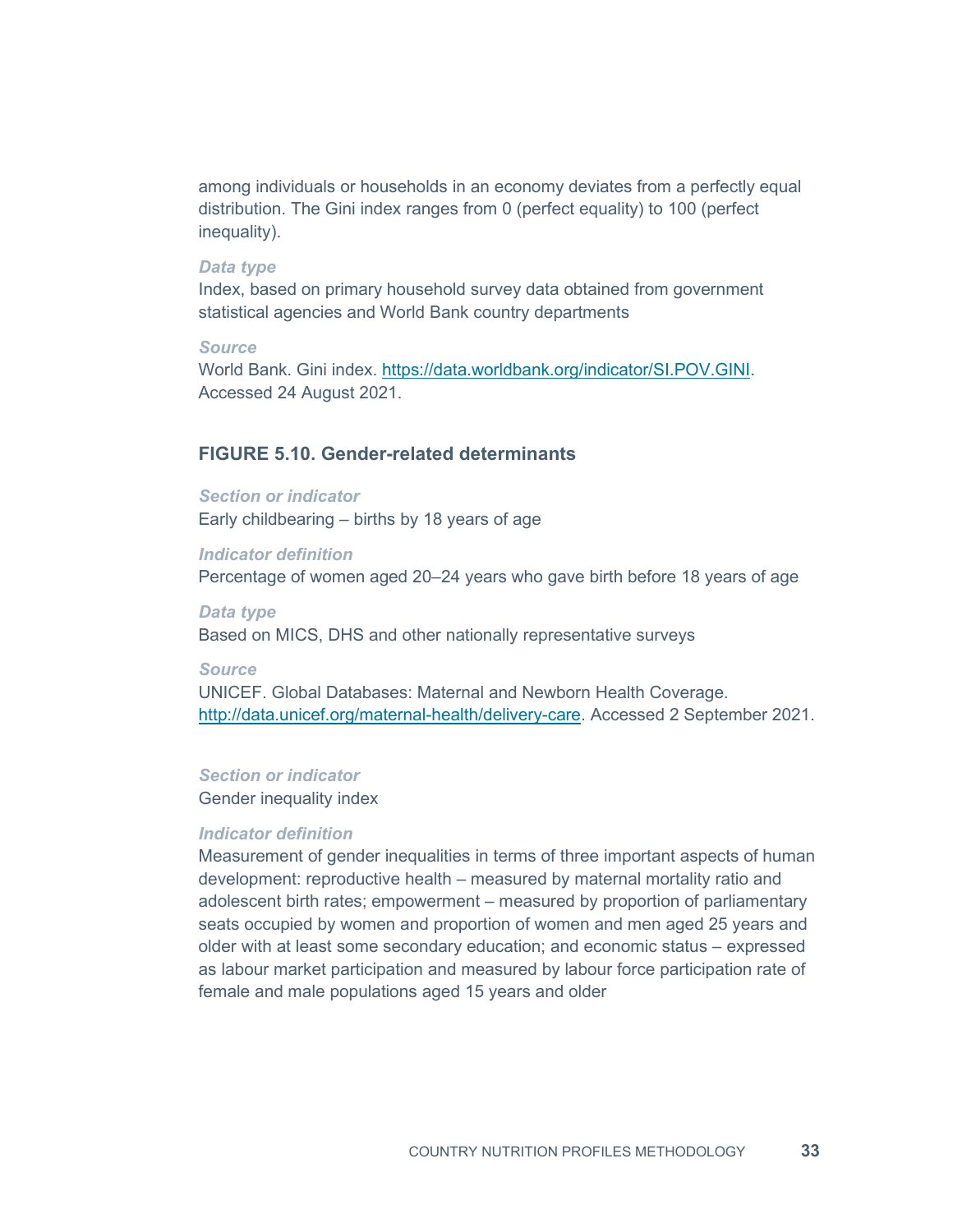#### *Data type* Composite index

*Source*

UN Development Programme, Human Development Reports. Gender Inequality Index. [http://hdr.undp.org/en/indicators/68606#.](http://hdr.undp.org/en/indicators/68606) Accessed 24 August 2021.

# **FIGURE 5.11. Prevalence of female secondary school enrolment**

*Section or indicator* Female secondary education enrolment

#### *Indicator definition*

The total number of female students in the official school age range for upper secondary education who are enrolled in any level of education out of the overall population of the same age group

*Data type* Population surveys

*Source*

UNESCO Institute for Statistics. [http://data.uis.unesco.org/.](http://data.uis.unesco.org/) Accessed 24 August 2021.

# **SECTION 6. Environmental impacts**

# **FIGURE 6.1. Environmental impacts of the food system**

*Section or indicator* Environmental domain

#### *Indicator definition*

Food-related environmental impacts expressed by environmental domain and food group. Environmental domains consist of 'greenhouse gas emissions', 'land use', 'freshwater use', 'nitrogen application' and 'phosphorus application'.

*Data type* Modelled estimates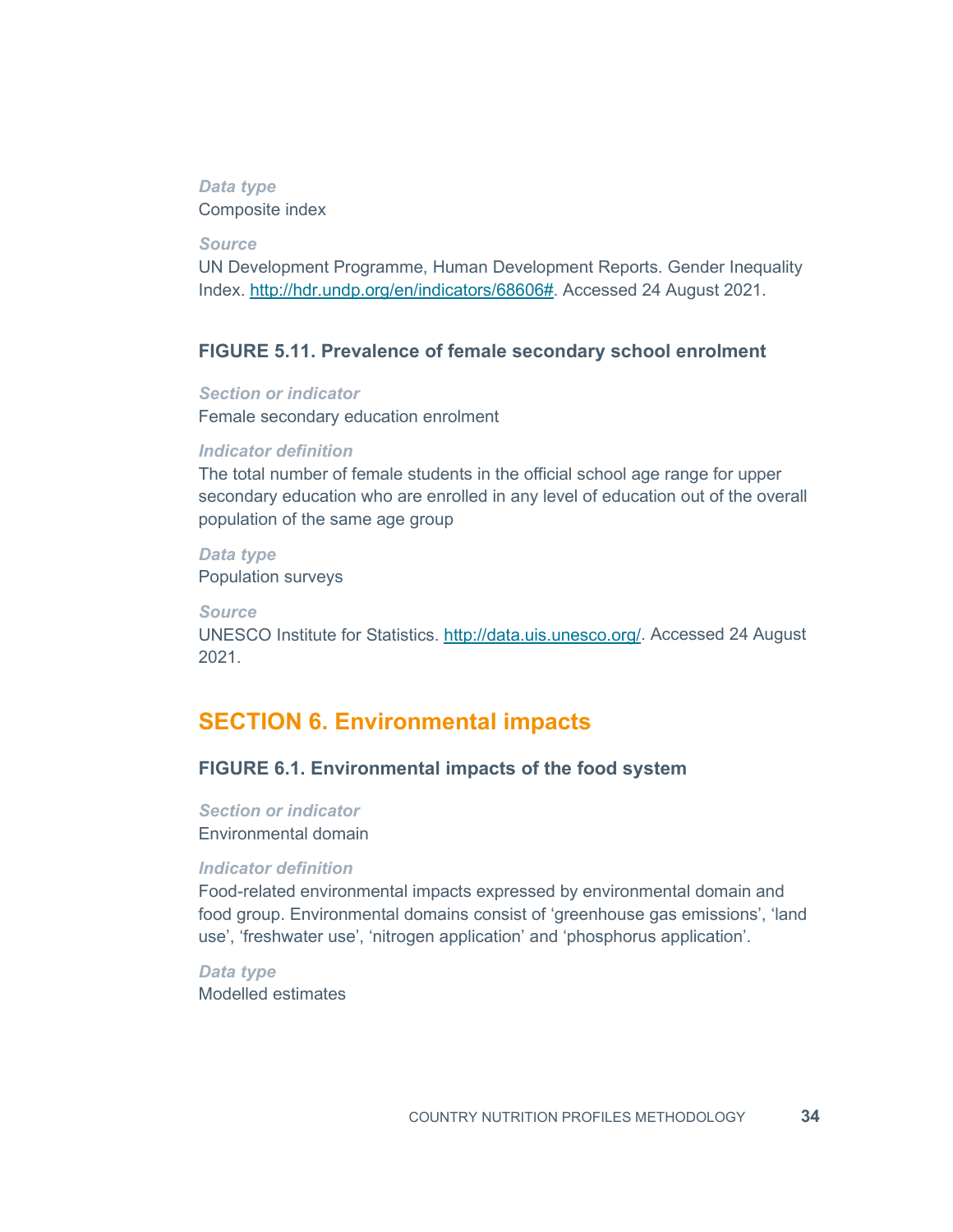#### *Source*

New analysis based on estimates of food demand from FAO (FAO. Food Balance Sheets: A Handbook. Rome, Italy: FAO, 2001) and a database of country and food group-specific environmental footprints (Springmann et al. Options for keeping the food system within environmental limits. Nature 2018; **562**: 519–25; Poore & Nemecek. Reducing food's environmental impacts through producers and consumers. Science 2018; **360**: 987–92).

#### *Additional information*

Data on food demand for each country from the FAO was paired with a comprehensive database of environmental footprints, differentiated by country, food group, and environmental impact. The footprints take into account all food production, including inputs such as fertilisers and feed, transport, and processing e.g. of oil seeds to oils and sugar crops to sugars.

#### **FIGURE 6.2. Global impact of the food system**

#### *Section or indicator* Planetary boundary

# *Indicator definition*

Planetary boundary value expressed by component of the food system and food group. Components consist of 'cropland', 'freshwater', 'greenhouse gases', 'nitrogen' and 'phosphorus'.

#### *Data type*

Modelled estimates

#### *Source*

New analysis based on estimates of food demand from FAO (FAO. Food Balance Sheets: A Handbook. Rome, Italy: FAO, 2001) and a database of country and food group-specific environmental footprints (Springmann et al. Options for keeping the food system within environmental limits. Nature 2018; **562**: 519–25; Poore & Nemecek. Reducing food's environmental impacts through producers and consumers. Science 2018; **360**: 987–92). The target values for sustainable food production are in line with the Sustainable Development Goals specified by and adapted from the EAT-Lancet Commission (Willett et al. The Lancet 2019; **393**: 447–92; Springmann et al. The British Medical Journal 2020; **370**: 2322).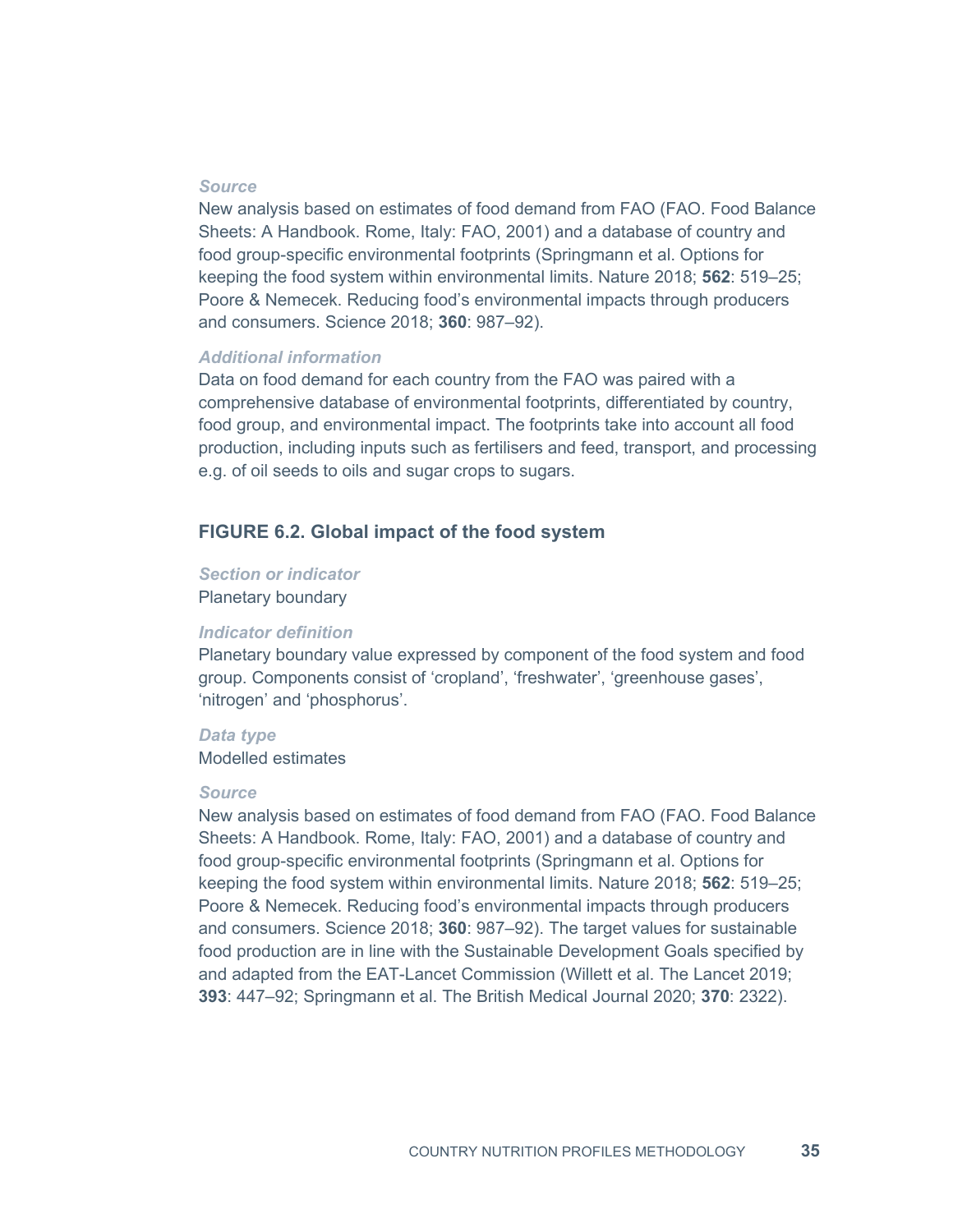#### *Additional information*

Planetary boundaries define the threshold related to global environmental processes beyond which humanity should not go. Planetary boundaries align with the targets for sustainable food production as set out by the Sustainable Development Goals. If impacts exceed 100% of the planetary boundary, the dietary pattern can be considered unsustainable in light of global environmental targets, and disproportionate in the context of an equitable distribution of environmental resources and mitigation efforts.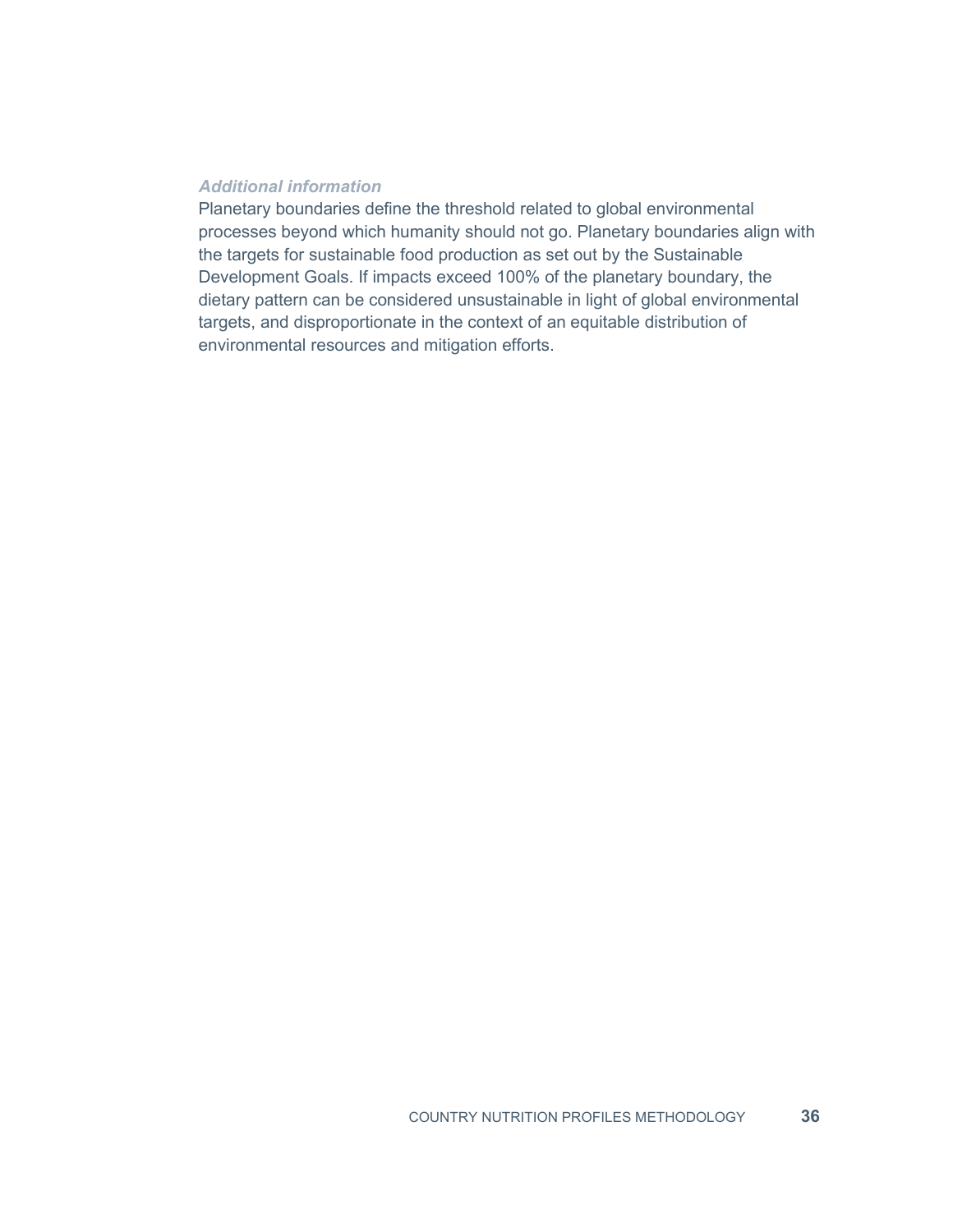# **Table A2. Countries included within the Country Nutrition Profiles regions and sub-regions**

#### **AFRICA**

#### **Eastern Africa**

Burundi, Comoros, Djibouti, Eritrea, Ethiopia, Kenya, Madagascar, Malawi, Mauritius, Mozambique, Rwanda, Seychelles, Somalia, South Sudan, Uganda, United Republic of Tanzania, Zambia, Zimbabwe

#### **Middle Africa**

Angola, Cameroon, Central African Republic, Chad, Congo, Democratic Republic of the Congo, Equatorial Guinea, Gabon, Sao Tome and Principe

#### **Northern Africa**

Algeria, Egypt, Libya, Morocco, Sudan, Tunisia

#### **Southern Africa**

Botswana, Eswatini, Lesotho, Namibia, South Africa

#### **Western Africa**

Benin, Burkina Faso, Cabo Verde, Côte d'Ivoire, Gambia, Ghana, Guinea, Guinea-Bissau, Liberia, Mali, Mauritania, Niger, Nigeria, Senegal, Sierra Leone, Togo

#### **ASIA**

#### **Central Asia**

Kazakhstan, Kyrgyzstan, Tajikistan, Turkmenistan, Uzbekistan

#### **Eastern Asia**

China, Democratic People's Republic of Korea, Japan, Mongolia, Republic of Korea

#### **South-eastern Asia**

Brunei Darussalam, Cambodia, Indonesia, Lao People's Democratic Republic, Malaysia Myanmar, Philippines, Singapore, Thailand, Timor-Leste, Viet Nam

#### **Southern Asia**

Afghanistan, Bangladesh, Bhutan, India, Iran (Islamic Republic of), Maldives, Nepal, Pakistan, Sri Lanka

#### **Western Asia**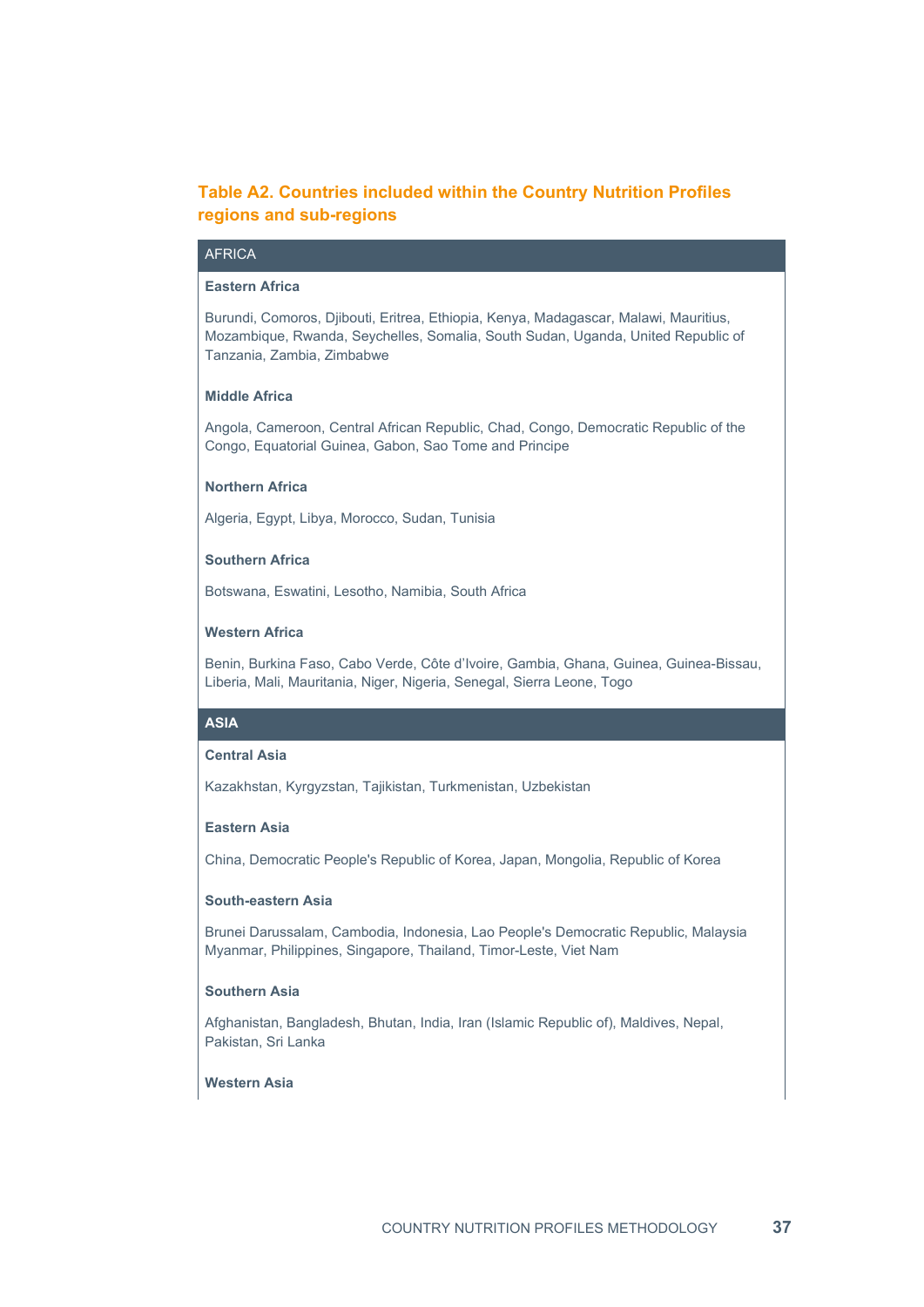Armenia, Azerbaijan, Bahrain, Cyprus, Georgia, Iraq, Israel, Jordan, Kuwait, Lebanon, Oman Qatar, Saudi Arabia, State of Palestine, Syrian Arab Republic, Turkey, United Arab Emirates, Yemen

#### **EUROPE**

#### **Eastern Europe**

Belarus, Bulgaria, Czechia, Hungary, Poland, Republic of Moldova, Romania, Russian Federation, Slovakia, Ukraine

#### **Northern Europe**

Denmark, Estonia, Finland, Iceland, Ireland, Latvia, Lithuania, Norway, Sweden, United Kingdom of Great Britain and Northern Ireland

#### **Southern Europe**

Albania, Andorra, Bosnia and Herzegovina, Croatia, Greece, Italy, Malta, Montenegro, North Macedonia, Portugal, San Marino, Serbia, Slovenia, Spain

#### **Western Europe**

Austria, Belgium, France, Germany, Liechtenstein, Luxembourg, Monaco, Netherlands, Switzerland

#### **LATIN AMERICA AND THE CARIBBEAN**

#### **Caribbean**

Antigua and Barbuda, Bahamas, Barbados, Cuba, Dominica, Dominican Republic, Grenada, Haiti, Jamaica, Saint Kitts and Nevis, Saint Lucia, Saint Vincent and the Grenadines, Trinidad and Tobago

#### **Central America**

Belize, Costa Rica, El Salvador, Guatemala, Honduras, Mexico, Nicaragua, Panama

#### **South America**

Argentina, Bolivia (Plurinational State of), Brazil, Chile, Colombia, Ecuador, Guyana, Paraguay, Peru, Suriname, Uruguay, Venezuela (Bolivarian Republic of)

#### **NORTH AMERICA**

#### **Northern America**

Canada, United States of America

#### **OCEANIA**

**Australia and New Zealand**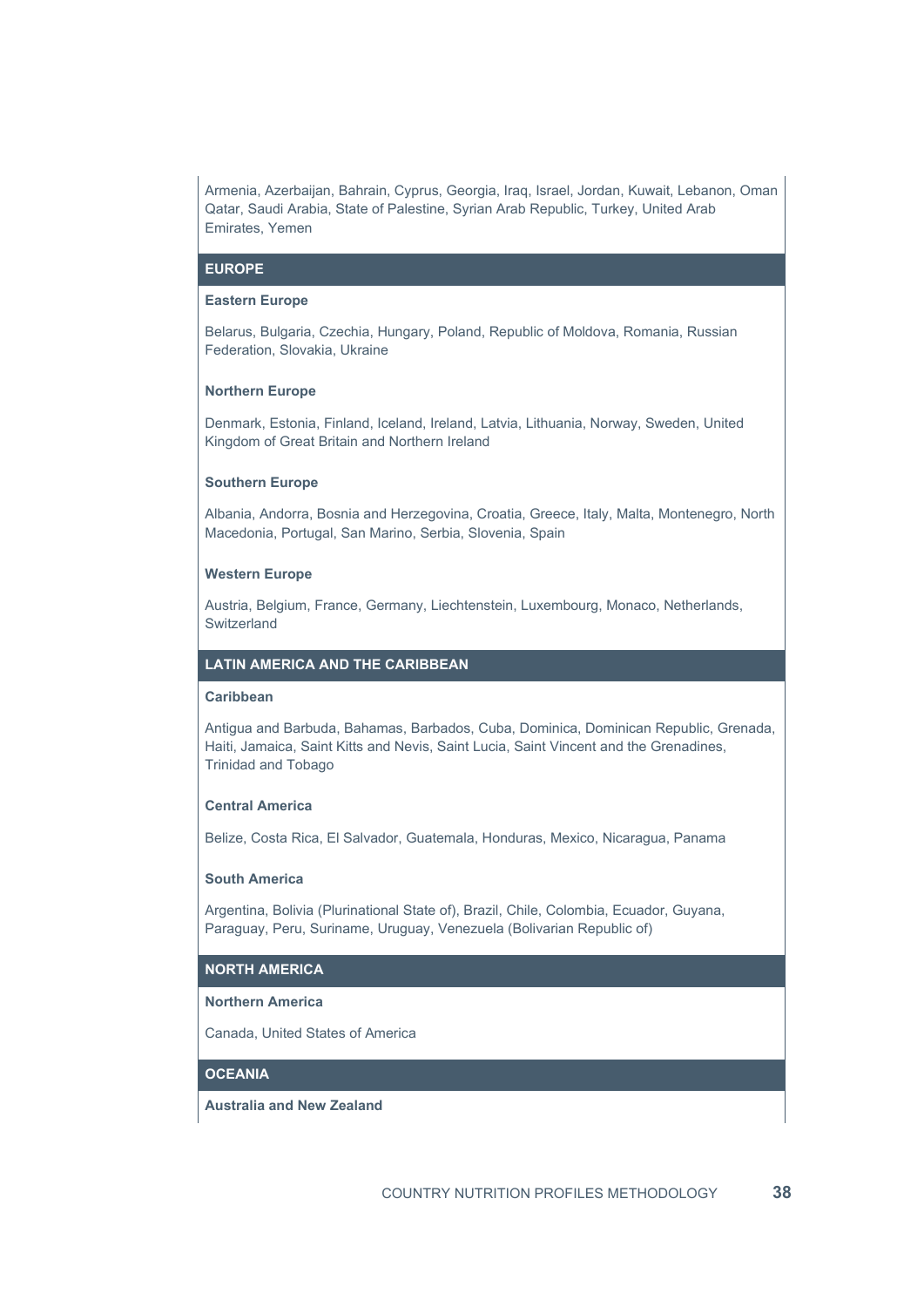#### Australia, New Zealand

#### **Melanesia**

Fiji, Papua New Guinea, Solomon Islands, Vanuatu

#### **Micronesia**

Kiribati, Marshall Islands, Micronesia (Federated States of), Nauru, Palau

#### **Polynesia**

Samoa, Tonga, Tuvalu